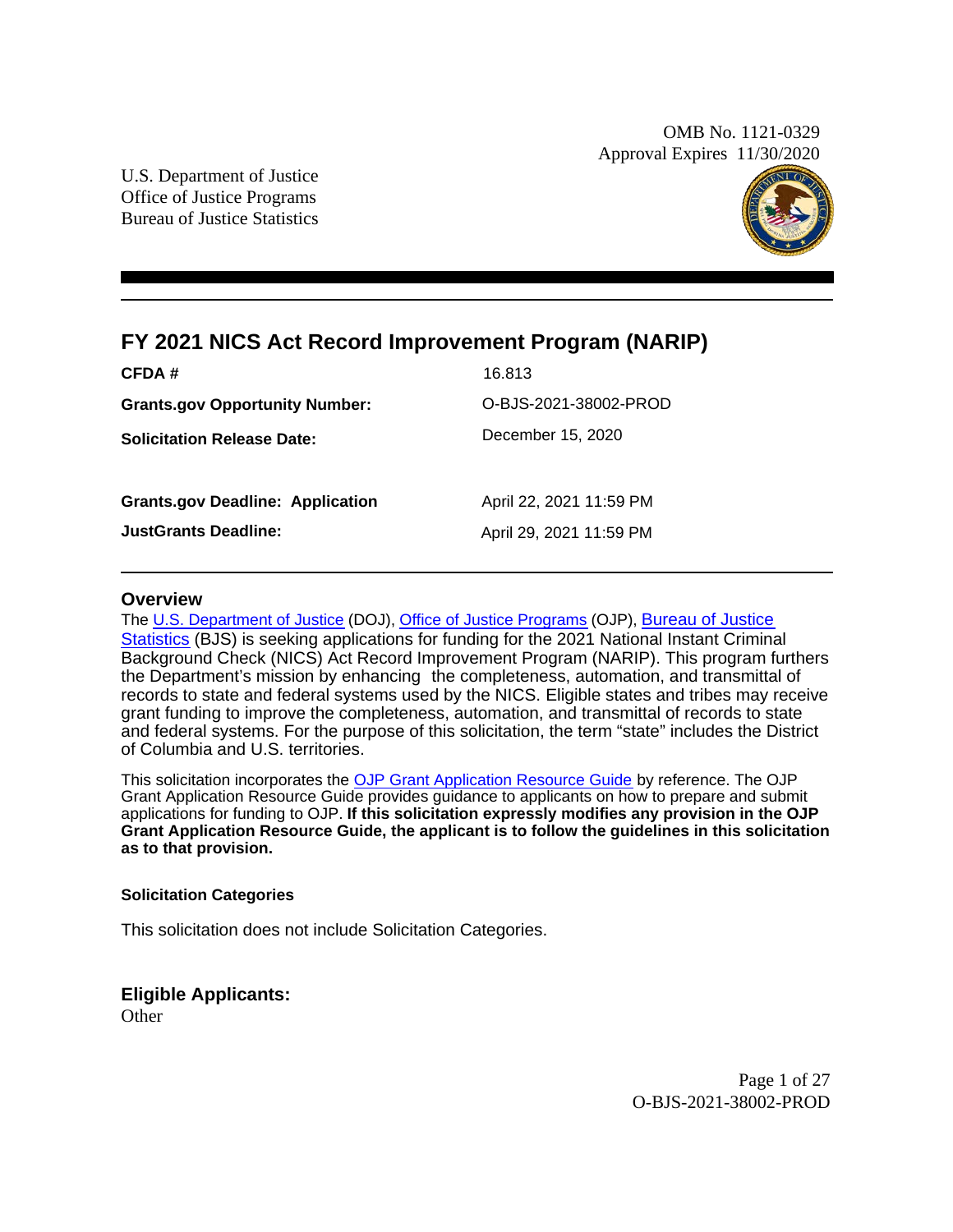#### **Other**

The following entities are eligible to apply:

- The agency designated by the Governor in each state to administer the National Criminal History Improvement Program (34 U.S.C. § 40301)
- The state or territory central administrative office or similar entity designated by statute or regulation to administer federal grant funds on behalf of the jurisdiction's court system
- Federally recognized tribal governments.

To advance Executive Order 13929 Safe Policing for Safe Communities, the Attorney General determined that all state, local, and university or college law enforcement agencies must be certified by an approved independent credentialing body or have started the certification process to be eligible for FY 2021 DOJ discretionary grant funding. To become certified, the law enforcement agency must meet two mandatory conditions: (1) the agency's use of force policies adhere to all applicable federal, state, and local laws; and (2) the agency's use of force policies prohibit chokeholds except in situations where use of deadly force is allowed by law. The certification requirement also applies to law enforcement agencies receiving DOJ discretionary grant funding through a subaward. For detailed information on this new certification requirement, please visit <https://cops.usdoj.gov/SafePolicingEO> to access the Standards for Certification on Safe Policing for Safe Communities, Implementation Fact Sheet, and List of Designated Independent Credentialing Bodies.

For additional information on eligibility, see Eligibility Information.

All recipients and subrecipients (including any for-profit organization) must forgo any profit or management fee.

#### **Contact Information**

For technical assistance with submitting the **SF-424 and SF- LLL** in Grants.gov, contact the Grants.gov Customer Support Hotline at 800-518-4726, 606-545-5035, at [Grants.gov customer](https://www.grants.gov/web/grants/support.html) [support webpage](https://www.grants.gov/web/grants/support.html), or email at [support@grants.gov.](http://support@grants.gov.) The [Grants.gov](https://Grants.gov) Support Hotline operates 24 hours a day, 7 days a week, except on federal holidays.

For technical assistance with submitting the **full application** in DOJ's Justice Grants System (JustGrants), contact the JustGrants Service Desk at [JustGrants.Support@usdoj.gov](mailto:JustGrants.Support@usdoj.gov) or at 833-872-5175. The JustGrants Service Desk operates 5 a.m. to 9 p.m. EST Monday - Friday and 9 a.m. to 5 p.m. Saturday, Sunday, and Federal holidays.

An applicant that experiences unforeseen [Grants.gov](https://Grants.gov) or JustGrants technical issues beyond its control that prevent it from submitting its application by the deadline must email the BJS contact identified below **within 24 hours after the application deadline** to request approval to submit its application after the deadline.

For assistance with any other requirements of this solicitation, contact Devon Adams, Chief, Criminal Justice Data Improvement Program, by telephone at 202-307-0765, or by email at [As](mailto:AskBJS@usdoj.gov?subject=NARIP21) [kBJS@usdoj.gov](mailto:AskBJS@usdoj.gov?subject=NARIP21). Include "NARIP21" in the subject line.

> Page 2 of 27 O-BJS-2021-38002-PROD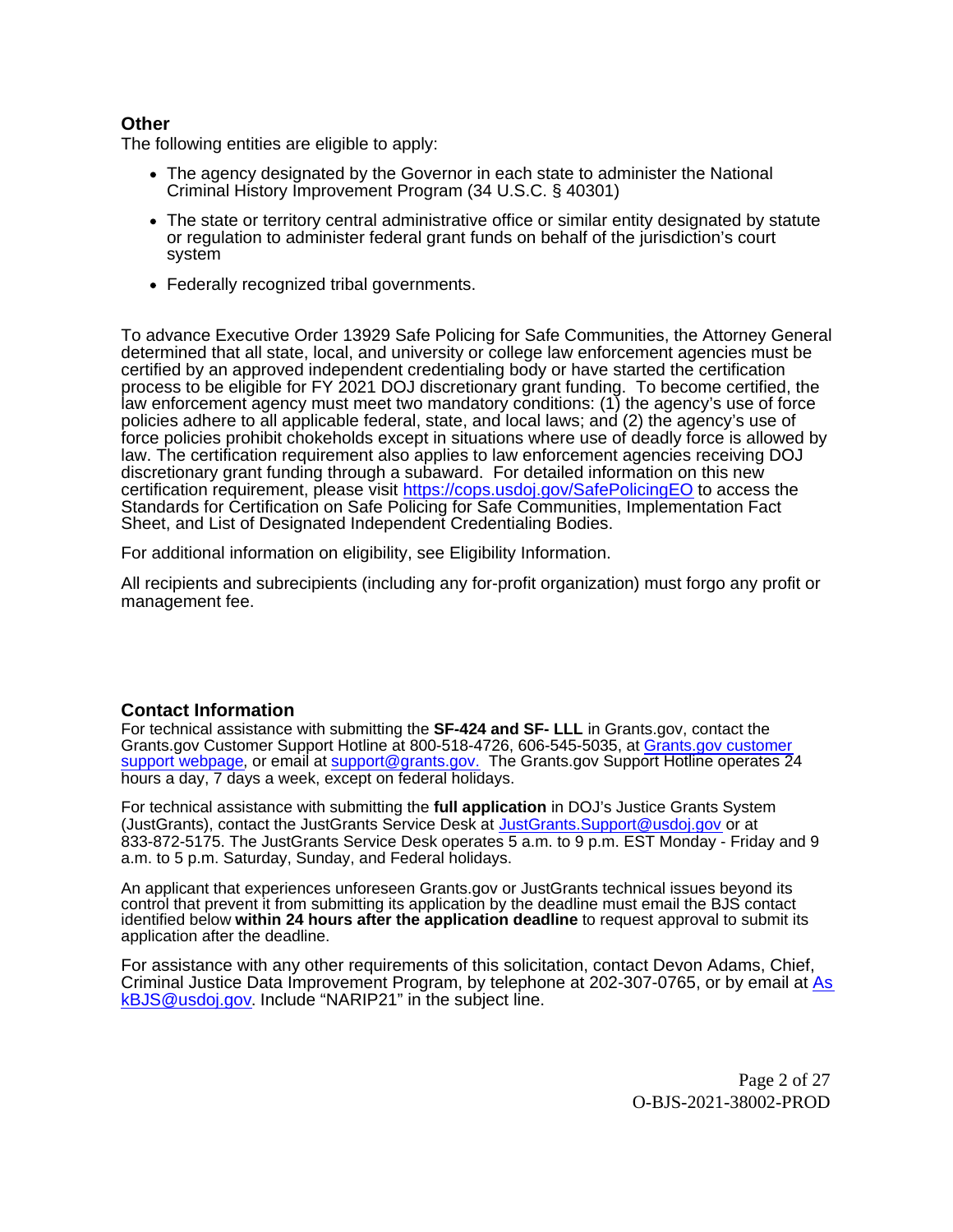#### **Submission Information**

In FY 2021, applications will be submitted to DOJ in a **NEW** two-step process.

**Step 1:** Applicants will submit an SF-424 and an SF-LLL in [Grants.gov](https://Grants.gov) at [https://www.grants.](https://www.grants.gov/web/grants/register.html) [gov/web/grants/register.html](https://www.grants.gov/web/grants/register.html). To register in [Grants.gov,](https://Grants.gov) applicants will need to obtain a Data Universal Numeric System (DUNS) and System of Award Management (SAM) registration or renewal.

**Step 2:** Applicants will submit the **full application** including attachments in JustGrants at [Jus](https://justicegrants.usdoj.gov/) [tGrants.usdoj.gov](https://justicegrants.usdoj.gov/).

To be considered timely, the full application must be submitted in JustGrants by the JustGrants application deadline.

OJP encourages applicants to review, the "How to Apply" section in the [OJP Grant](https://www.ojp.gov/funding/apply/ojp-grant-application-resource-guide#apply) [Application Resource Guide](https://www.ojp.gov/funding/apply/ojp-grant-application-resource-guide#apply).

> Page 3 of 27 O-BJS-2021-38002-PROD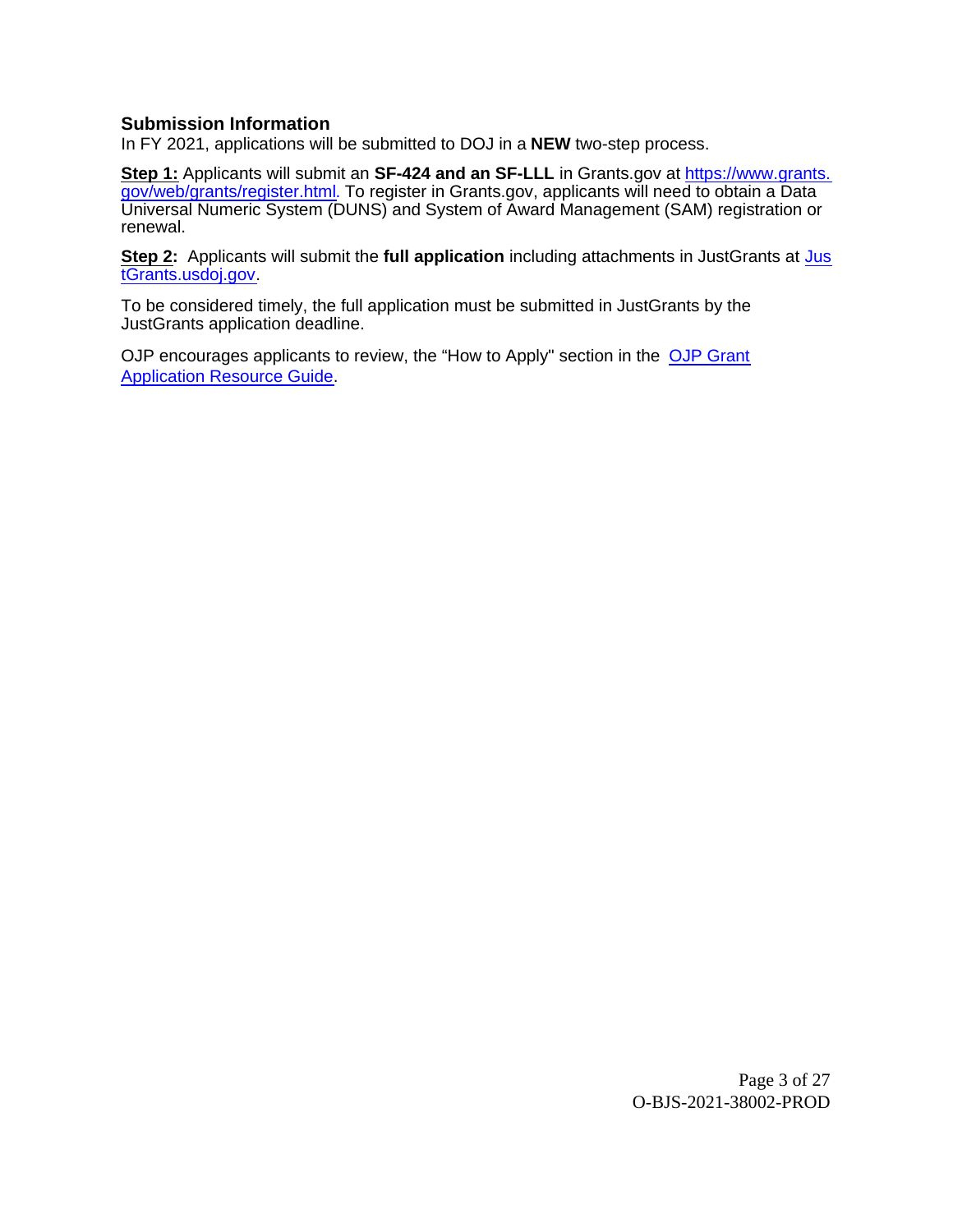# **Contents**

| Information Regarding Potential Evaluation of Programs and Activities 9     |
|-----------------------------------------------------------------------------|
|                                                                             |
|                                                                             |
|                                                                             |
|                                                                             |
| Financial Management and System of Internal Controls 10                     |
|                                                                             |
| Pre-agreement Costs (also known as Pre-award Costs) 10                      |
| Limitation on Use of Award Funds for Employee Compensation: Waiver . 10     |
| Prior Approval, Planning, and Reporting of Conference/Meeting/Training      |
|                                                                             |
| Costs Associated with Language Assistance (if applicable) 11                |
|                                                                             |
|                                                                             |
| Information to Complete the Application for Federal Assistance (SF-424). 12 |
| Standard Applicant Information (JustGrants 424 and General Agency           |
|                                                                             |
|                                                                             |
|                                                                             |
| Goals, Objectives, Deliverables, and Timeline  18                           |
|                                                                             |
| Budget Worksheet and Budget Narrative (attachment) 18                       |
| Indirect Cost Rate Agreement (if applicable) 18                             |
| Financial Management Questionnaire (including applicant disclosure of       |
|                                                                             |
|                                                                             |
|                                                                             |

Page 4 of 27 O-BJS-2021-38002-PROD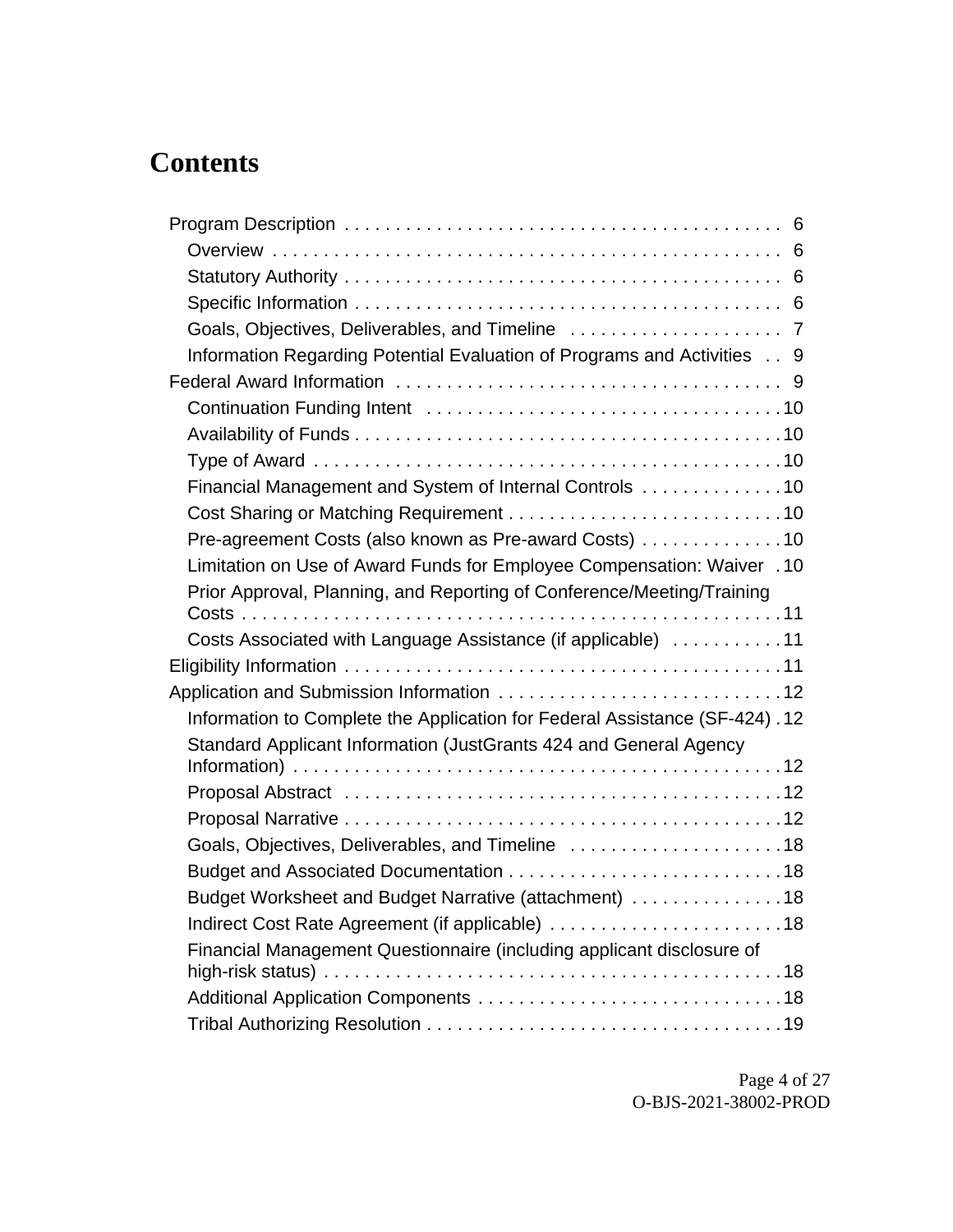| Applicant Disclosure of Duplication in Cost Items 19                                                                                      |
|-------------------------------------------------------------------------------------------------------------------------------------------|
|                                                                                                                                           |
| DOJ Certifications Regarding Lobbying; Debarment, Suspension and<br>Other Responsibility Matters; and Drug-Free Workplace Requirements 19 |
|                                                                                                                                           |
|                                                                                                                                           |
|                                                                                                                                           |
|                                                                                                                                           |
|                                                                                                                                           |
| Federal Award Administration Information 22                                                                                               |
|                                                                                                                                           |
| Administrative, National Policy, and Other Legal Requirements 22                                                                          |
|                                                                                                                                           |
| <b>General Information about Post-Federal Award Reporting Requirements . 22</b>                                                           |
|                                                                                                                                           |
|                                                                                                                                           |
| Freedom of Information and Privacy Act (5 U.S.C. 552 and 5 U.S.C.                                                                         |
|                                                                                                                                           |
|                                                                                                                                           |
|                                                                                                                                           |
|                                                                                                                                           |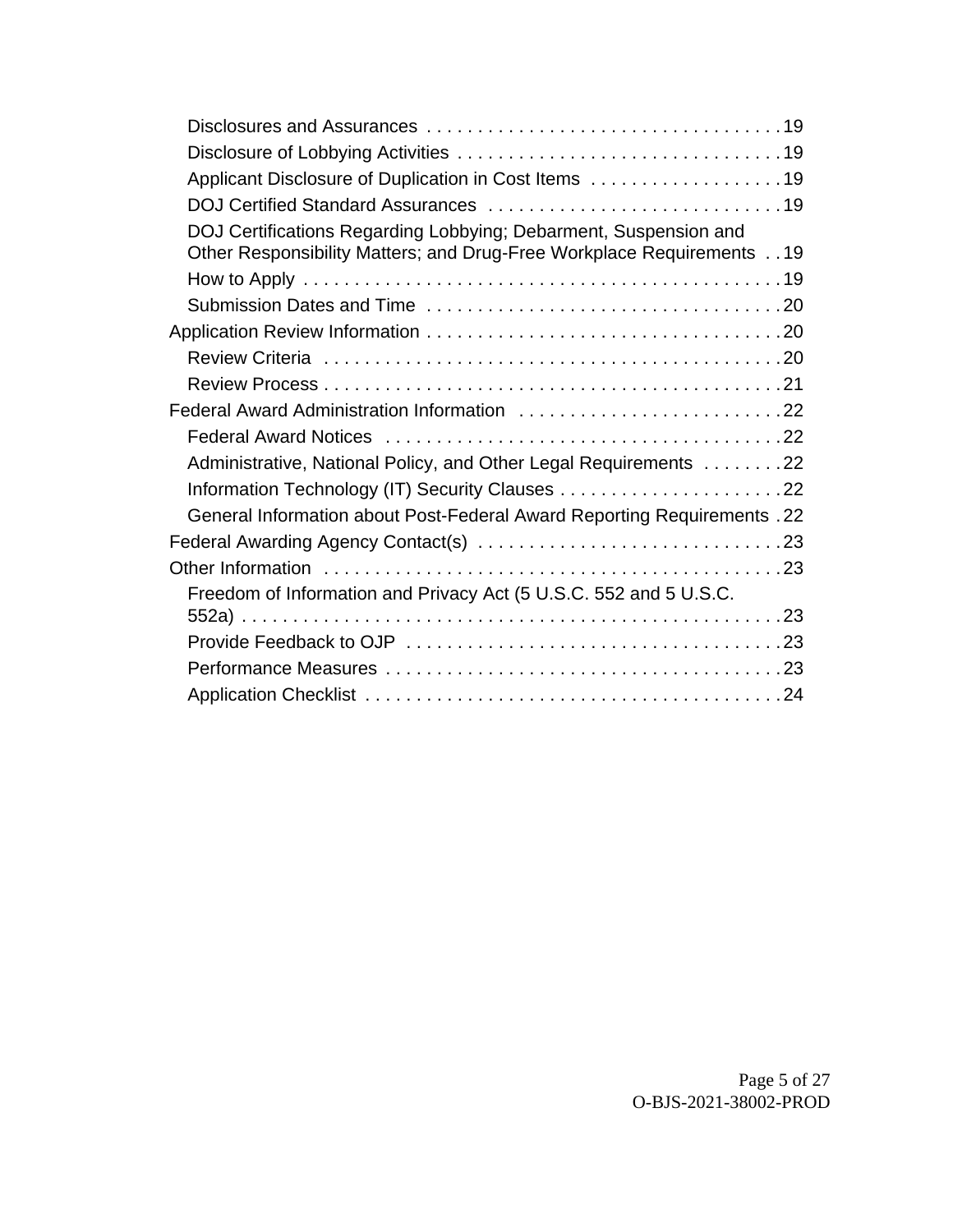# <span id="page-5-0"></span>**Program Description**

## <span id="page-5-1"></span>**Overview**

Pursuant to 34 U.S.C. § 40912, the NICS Improvement Amendments Act of 2007 (NIAA) addresses the gap in information available to NICS about prohibiting mental health adjudications and commitments and other prohibiting factors. Filling these information gaps will better enable the system to operate as intended to keep guns out of the hands of persons prohibited by federal or state law from receiving or possessing firearms. The automation of records also reduces delays for law-abiding persons to purchase firearms.

The NIAA authorized a grant program to assist states in providing certain information to the NICS and prescribes grant penalties for noncompliance with the NIAA's record completeness goals. Additionally, pursuant to the Act, there are certain conditions, described under Eligibility Information t hat a state must satisfy in advance of receiving grants under the Act.

The Bureau of Justice Statistics (BJS) is publishing this notice to announce the continuation of the NICS Act Record Improvement Program (NARIP) in fiscal year (FY) 2021, identify the program priorities, and provide information on application requirements. This year, BJS is prioritizing the use of funds for two purposes: (1) to enhance the completeness, automation, and transmittal of records to state and federal systems used by the NICS, and (2) to improve the overall reporting of persons prohibited from possessing firearms for reasons related to domestic violence and mental health to the NICS.

## <span id="page-5-2"></span>**Statutory Authority**

34 U.S.C. § 40913, the NICS Improvement Amendments Act of 2007

## <span id="page-5-3"></span>**Specific Information**

Pursuant to 34 U.S.C. §10132(c)(19), BJS is authorized to "provide for improvements in the accuracy, quality, timeliness, immediate accessibility, and integration of State and tribal criminal history and related records, support the development and enhancement of national systems of criminal history and related records including the National Instant Criminal Background Check System, the National Incident-Based Reporting System, and the records of the National Crime Information Center, facilitate State and tribal participation in national records and information systems, and support statistical research for critical analysis of the improvement and utilization of criminal history records." The National Criminal History Improvement Program (NCHIP) and the NARIP are two means by which BJS provides for such improvements.

The NARIP is authorized by the NIAA (34 U.S.C. § 40912), which provides that grants be made in a manner consistent with the NCHIP. Therefore, NARIP application procedures parallel the provisions of the Crime Identification Technology Act of 1998 (34 U.S.C. § 40301), which guide the NCHIP. Both the NCHIP and NARIP were reauthorized under division S, title VI of the Consolidated Appropriations Act of 2018 (P.L. 115-141).

> Page 6 of 27 O-BJS-2021-38002-PROD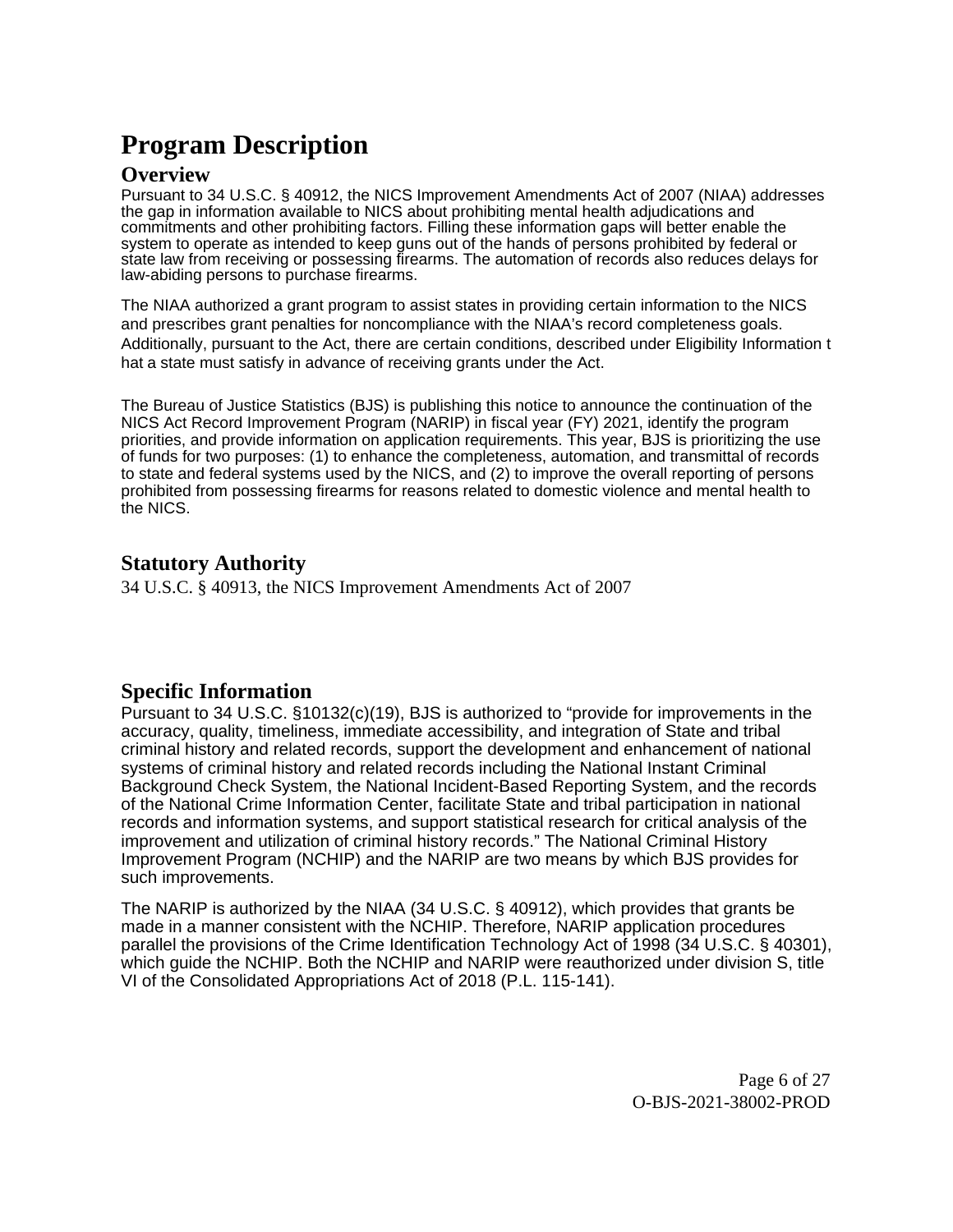<span id="page-6-0"></span>The provisions for which this program is authorized requires states to meet specific goals for completeness of the records submitted to the Attorney General identifying individuals prohibited by federal law from possessing firearms.

#### **Goals**

This funding will assist states and tribes with finding ways to make more records available to NICS, including records in the National Crime Information Center (NCIC), criminal history record information available through the Interstate Identification Index (III), and records in the NICS Indices. Therefore, through the funded activities, BJS expects that more records (including improved quality, completeness, and timeliness) will become available in these systems.

#### **Objectives**

The NARIP was developed to improve the completeness, automation, and transmittal of records to state and federal systems used by the NICS. These include records of criminal history, felony convictions, warrants, protective orders, convictions for misdemeanors involving domestic violence and stalking, drug arrests and convictions, mental health adjudications, and other information that may disqualify an individual from possessing or receiving a firearm under federal law.

Awards under this solicitation will include a condition (the specific terms of which will govern the award) related to supplying records to the NICS. The condition will, generally speaking, require recipients that use the award for a project or program that results in court dispositions, information or other "eligible records" relevant to the NICS, or that has a purpose of establishing or improving any of the foregoing, to promptly make available (and, as appropriate, update, correct, modify, remove) to the NICS or the state repository accessed by the NICS all such dispositions, information, and other "eligible records."

#### **Deliverables**

#### **FY 2021 Priority Areas—Improve Identification and Reporting of Convictions of Domestic Violence and Mental Health Submissions to the NICS**

Applicants should focus efforts on (1) identifying, flagging, and making immediately accessible to NICS records of persons prohibited from purchasing or possessing firearms for domestic violence convictions and (2) reporting records of persons prohibited from possessing firearms for mental health reasons. Therefore, recipients must agree to use a portion of awarded funds to make such records accessible to the NICS, unless the state certifies in the application that it—

- 1. already makes available to the NICS information on all persons prohibited from possessing firearms due to a domestic violence conviction or prohibiting mental health reason; or
- 2. will focus funds on another category of qualifying NICS records that the state reasonably argues represents a greater information gap.

Page 7 of 27 O-BJS-2021-38002-PROD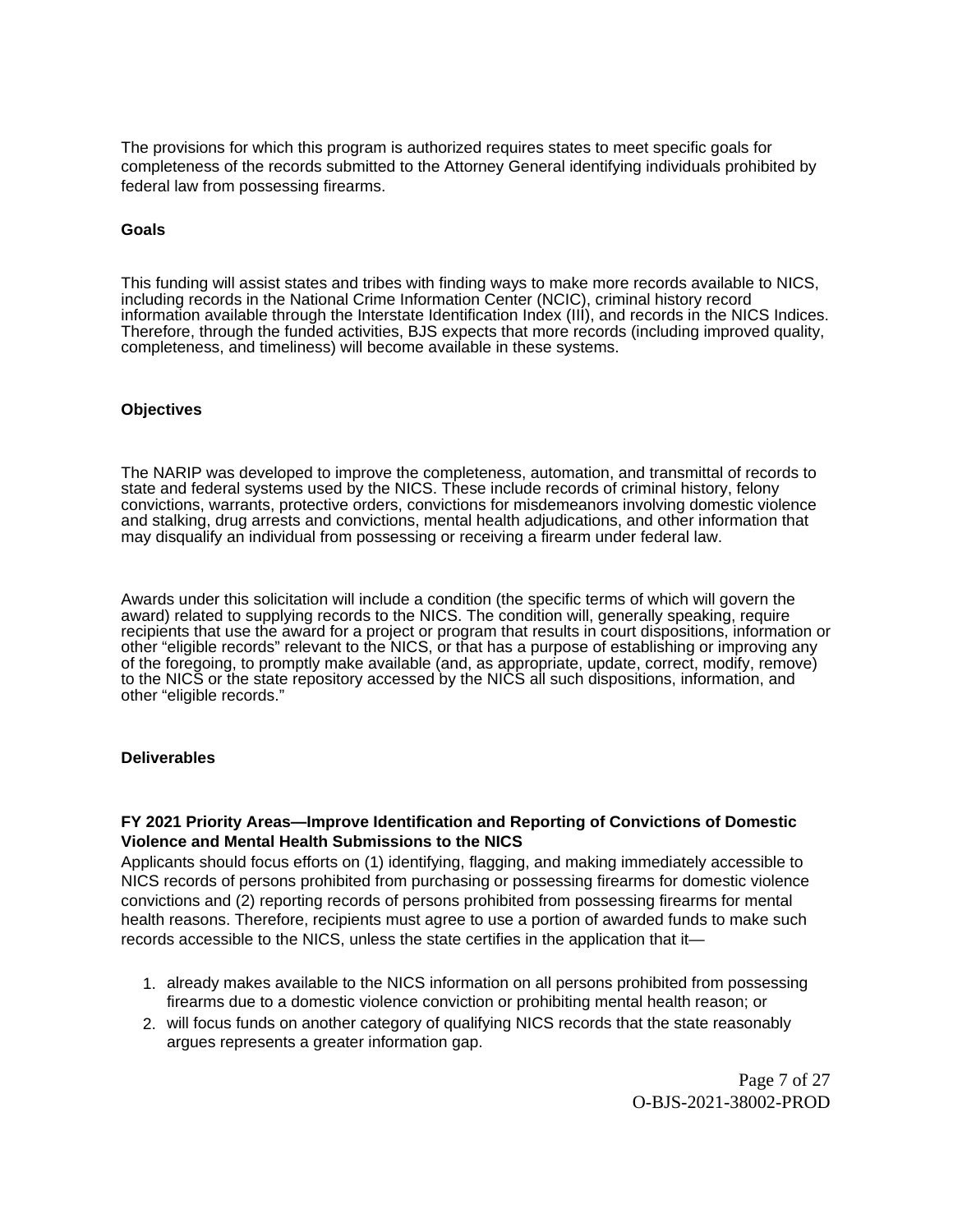#### **State Grants**

Section 103 of the NIAA (codified at 34 U.S.C. 40913(a)) provides that the grants "shall be used by the States and Indian tribal governments, in conjunction with units of local government and State and local courts, to establish or upgrade information and identification technologies for firearms eligibility determinations." In accordance with the NIAA, a grant to a state, which includes territories, or Indian tribe may only be used to—

- Supply accurate and timely information to the Attorney General concerning the identity of persons who have a federally prohibiting mental health adjudication or commitment
- Create electronic systems that provide accurate and up-to-date information directly related to checks under the NICS, including court disposition and corrections records
- Assist states in establishing or enhancing their own capacities to perform NICS background checks
- Supply accurate and timely information to the Attorney General concerning final dispositions of criminal records to databases accessed by the NICS
- Supply accurate and timely court orders and records of misdemeanor crimes of domestic violence for inclusion in federal and state law enforcement databases used to conduct NICS background checks
- Collect and analyze data needed to demonstrate levels of state compliance with the NIAA
- Maintain the required relief from disabilities program in accordance with the NIAA (however, by statute, not less than 3% and no more than 10% of each grant shall be used for this purpose).

#### **State Court Grants**

Section 301 of the NIAA (codified at 34 U.S.C. 40941)provides that grants shall be made to each state or tribal government, consistent with plans for the integration, automation, and accessibility of criminal history records, for use by the court systems to improve automation and transmittal to federal and state repositories of: (1) criminal history dispositions; (2) records relevant to determining whether a person has been convicted of a misdemeanor crime of domestic violence or whether a person is a subject of a prohibiting domestic violence protection order; and (3) prohibiting mental health adjudications and commitments.

> Page 8 of 27 O-BJS-2021-38002-PROD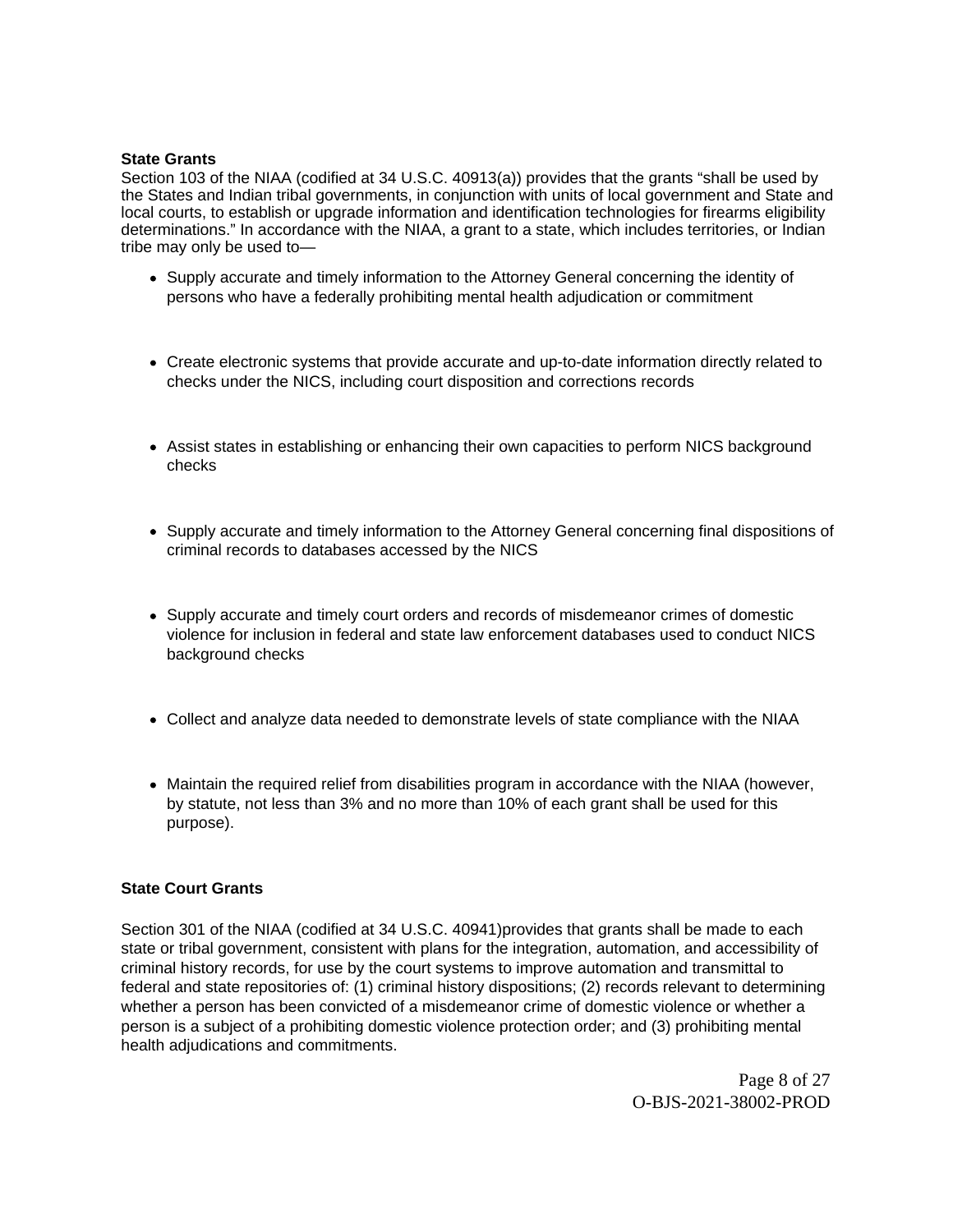Further, the law provides that the amounts granted shall be used by the court system only to implement—

Assessments, as necessary, of the capabilities of state courts to automate and transmit arrest and conviction records, court orders, and mental health adjudications or commitments to federal and state record repositories; and

Policies, systems, and procedures to automate and transmit arrest and conviction records, court orders, and mental health adjudications or commitments to federal and state record repositories.

The Goals, Objectives, and Deliverables are directly related to the performance measures that demonstrate the results of the work completed, as discussed under Application and Submission Information.

#### <span id="page-8-0"></span>**Information Regarding Potential Evaluation of Programs and Activities**

OJP may conduct or support an evaluation of the programs and activities funded under this solicitation. For additional information, see the [OJP Grant Application Resource Guide](https://www.ojp.gov/funding/apply/ojp-grant-application-resource-guide#potential-evaluation) section entitled "Information Regarding Potential Evaluation of Programs and Activities."

## <span id="page-8-1"></span>**Federal Award Information**

**Awards, Amounts and Durations Total Federal Awards**  26

**Maximum Dollar Amount for Awards** 

**Period of Performance Start Date**  10/1/21 12:00 AM

**Period of Performance Duration (Months)**  24

**Total Amount to be Awarded Under Solicitation**  \$[25,000,000.00](https://25,000,000.00)

> Page 9 of 27 O-BJS-2021-38002-PROD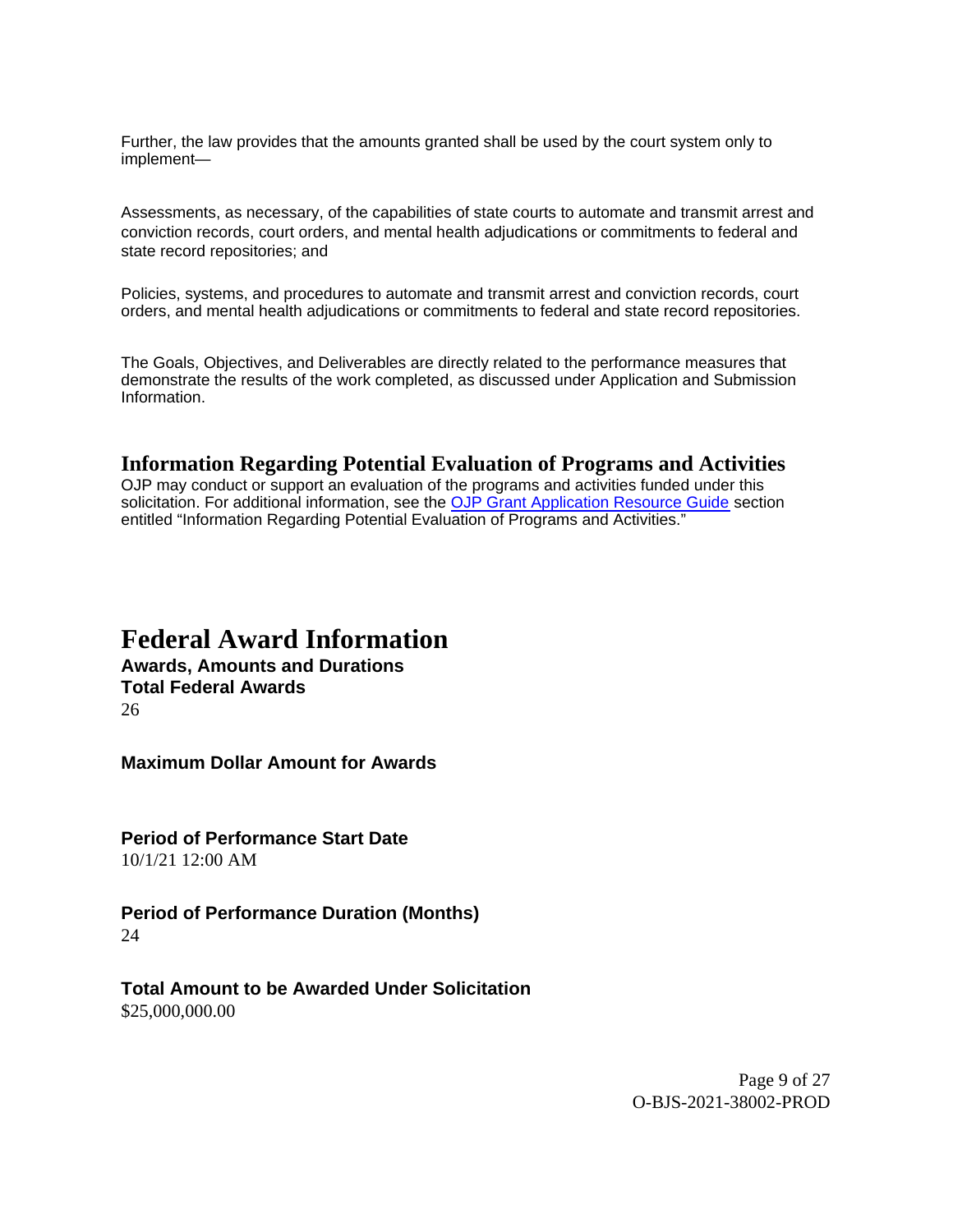## <span id="page-9-0"></span>**Continuation Funding Intent**

BJS may, in certain cases, provide additional funding in future years to awards made under this solicitation, through continuation awards. OJP will consider, among other factors, OJP's strategic priorities, a recipient's overall management of the award, and progress of awardfunded work, when making continuation-award decisions.

## <span id="page-9-1"></span>**Availability of Funds**

All awards are subject to the availability of appropriated funds and to any modifications or additional requirements that may be imposed by law.

## <span id="page-9-2"></span>**Type of Award**

BJS expects to make awards under this solicitation as cooperative agreements, which provide for OJP to have substantial involvement in carrying out award activities. See the "Administrative, National Policy, and Other Legal Requirements" section of the [OJP Grant](https://www.ojp.gov/funding/Apply/Resources/Grant-App-Resource-Guide.htm) [Application Resource Guide](https://www.ojp.gov/funding/Apply/Resources/Grant-App-Resource-Guide.htm) for additional information.

## <span id="page-9-3"></span>**Financial Management and System of Internal Controls**

Award recipients and subrecipients (including recipients or subrecipients that are pass-through entities) must, as described in the Part 200 Uniform Requirements as set out at 2 C.F.R. 200.303, comply with standards for financial and program management. The "Part 200 Uniform Requirements" means the DOJ regulation at 2 C.F.R. Part 2800, which adopts (with certain modifications) the provisions of 2 C.F.R. Part 200. See [OJP Grant Application Resource Guide](https://www.ojp.gov/funding/apply/ojp-grant-application-resource-guide#fm-internal-controls) for additional information.

## <span id="page-9-4"></span>**Cost Sharing or Matching Requirement**

This solicitation does not require a match.

## <span id="page-9-5"></span>**Pre-agreement Costs (also known as Pre-award Costs)**

See the [OJP Grant Application Resource Guide](https://www.ojp.gov/funding/apply/ojp-grant-application-resource-guide#pre-agreement-costs) information on Pre-agreement Costs (also known as Pre-award Costs).

## <span id="page-9-6"></span>**Limitation on Use of Award Funds for Employee Compensation: Waiver**

See the [OJP Grant Application Resource Guide](https://www.ojp.gov/funding/apply/ojp-grant-application-resource-guide#limitation-use-award) information on Limitation on Use of Award Funds for Employee Compensation: Waiver.

## <span id="page-9-7"></span>**Prior Approval, Planning, and Reporting of Conference/Meeting/Training Costs**

Page 10 of 27 O-BJS-2021-38002-PROD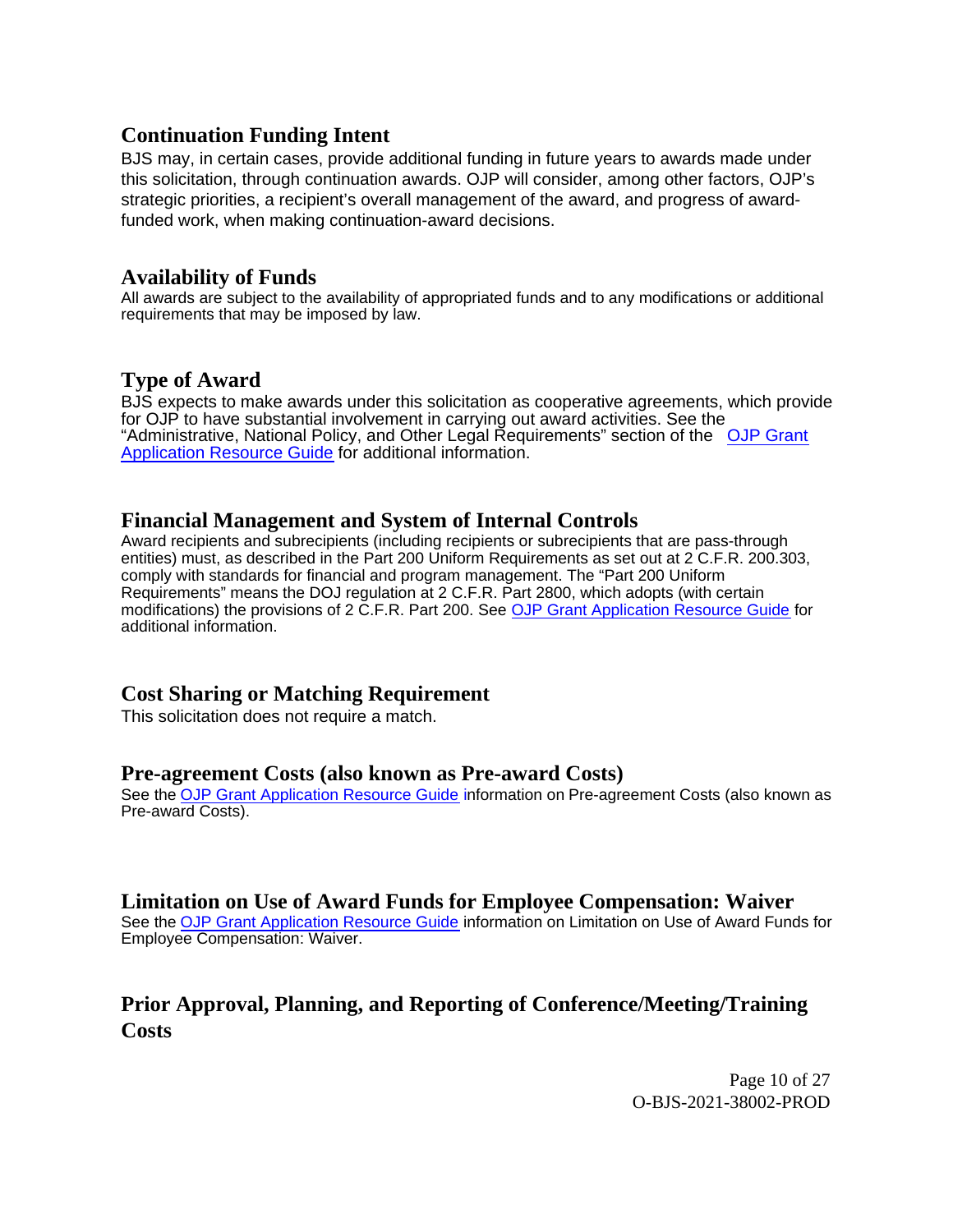See the [OJP Grant Application Resource Guide](https://www.ojp.gov/funding/apply/ojp-grant-application-resource-guide#prior-approval) for information on Prior Approval, Planning, and Reporting of Conference/Meeting/Training Costs.

## <span id="page-10-0"></span>**Costs Associated with Language Assistance (if applicable)**

See the [OJP Grant Application Resource Guide](https://www.ojp.gov/funding/apply/ojp-grant-application-resource-guide#costs-associated) for information on Costs Associated with Language Assistance.

## <span id="page-10-1"></span>**Eligibility Information**

The NARIP application must be submitted by (a) the agency designated by the governor in each state to administer the NCHIP/NARIP, (b) the state or territory central administrative office or similar entity designated by statute or regulation to administer federal grant funds on behalf of the jurisdiction's court system, or (c) federally recognized Indian tribal governments.

In accordance with the NIAA, each state must satisfy these conditions to receive grants:

- 1. First, "each State shall provide the Attorney General with a reasonable estimate, as calculated by a method determined by the Attorney General…of the number of the records" subject to the NIAA completeness requirements. The last round of estimates was collected in 2011. States may also meet this eligibility by submitting a NICS Implementation Plan as outlined in the reauthorization of the NIAA (Fix NICS Act of 2018, in the Consolidated Appropriations Act of 2018, div. S, title VI; P.L. 115-141). Applicants under this solicitation should confirm with BJS whether this eligibility criterion has been met.
- 2. Second, "to be eligible for a grant under this [program], a State shall certify, to the satisfaction of the Attorney General, that the State has implemented a relief from disabilities program." For the purpose of this solicitation, a "relief from disabilities program" is a program that permits persons who have been adjudicated a mental defective or committed to a mental institution to obtain relief from the firearms disabilities imposed by law as a result of such adjudication or commitment. This relief must be based on a finding, in accordance with principles of due process, by a state court, board, commission, or other lawful authority, that the circumstances of the disability and the person's record and reputation are such that the person will not be likely to act in a manner dangerous to the public safety and that the granting of relief would not be contrary to the public interest. The certification form is available on the Bureau Alcohol, Tobacco, Firearms, and Explosives (ATF) website at [https://www.atf.go](https://www.atf.gov/files/forms/download/atf-f-3210-12.pdf) [v/files/forms/download/atf-f-3210-12.pdf](https://www.atf.gov/files/forms/download/atf-f-3210-12.pdf).

Further, applications submitted on behalf of state court systems must specifically assure that (1) the court system has the capability to contribute and will transmit pertinent information to

> Page 11 of 27 O-BJS-2021-38002-PROD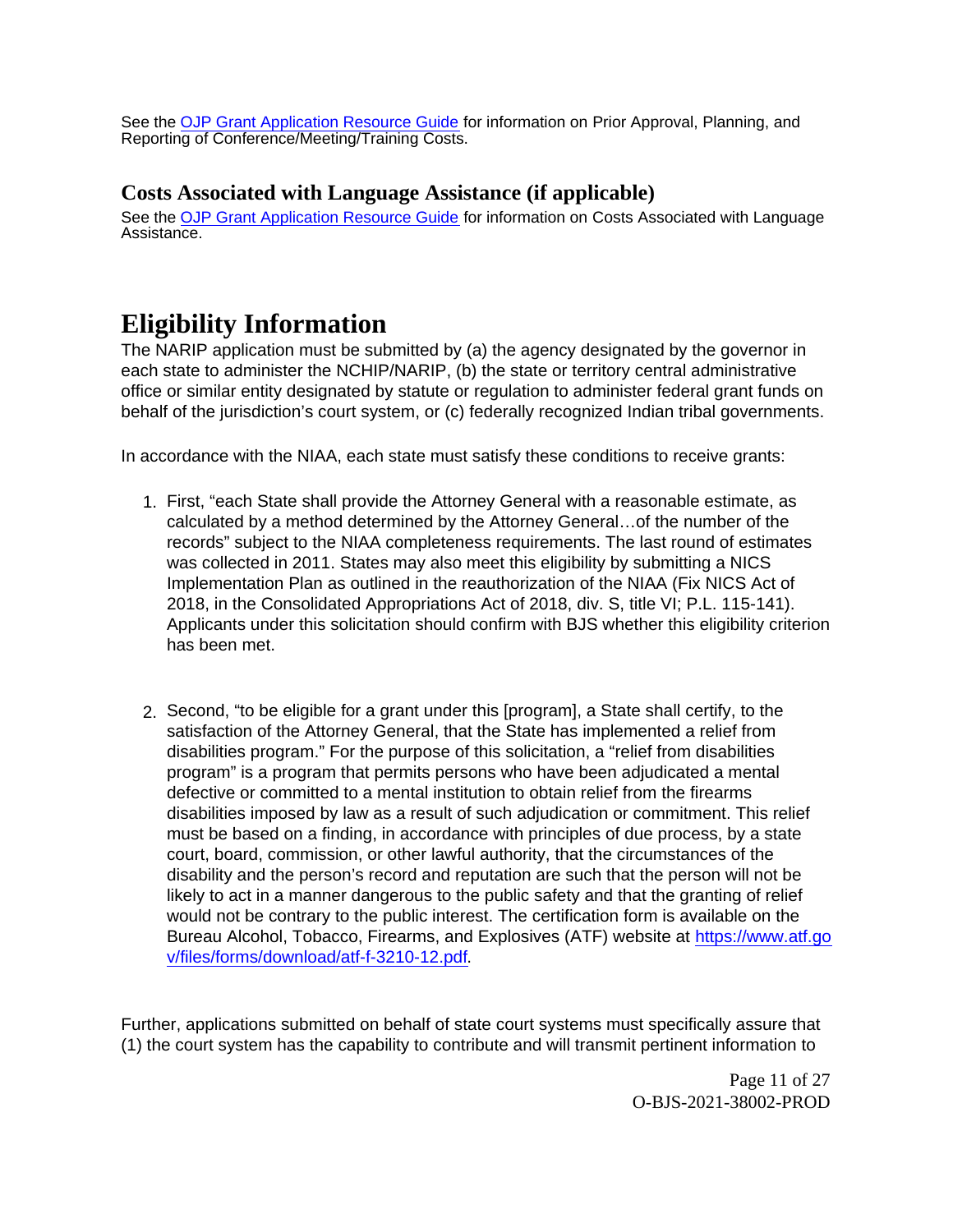the NICS established under section 103(b) of the Brady Handgun Violence Prevention Act (34 U.S.C. § 40901), and (2) it will coordinate the programs proposed for NARIP funding with other federally funded information technology programs, including directly funded local programs.

## <span id="page-11-0"></span>**Application and Submission Information**

The following application elements MUST be included in the application submission for an application to meet the basic minimum requirements (BMR) to advance to peer review and receive consideration for funding:

- Project Abstract,
- Program Narrative,
- Budget Worksheet and Budget Narrative (web-based form)

See the "Application Elements and Formatting Instructions" section of the [OJP Grant Application](https://www.ojp.gov/funding/apply/ojp-grant-application-resource-guide#application-elements) [Resource Guide](https://www.ojp.gov/funding/apply/ojp-grant-application-resource-guide#application-elements) for information on what happens to an application that does not contain all the specified elements or that is nonresponsive to the scope of the solicitation.

## <span id="page-11-1"></span>**Information to Complete the Application for Federal Assistance (SF-424)**

The SF-424 will be submitted in [Grants.gov.](https://Grants.gov) The SF-424 is a required standard form used as a cover sheet for submission of pre-applications, applications, and related information. See the [OJP Grant](https://www.ojp.gov/funding/apply/ojp-grant-application-resource-guide#complete-application) [Application Resource Guide](https://www.ojp.gov/funding/apply/ojp-grant-application-resource-guide#complete-application) for additional information on completing the SF-424.

**Intergovernmental Review**: This solicitation ("funding opportunity") **is not** subject to [Executi](https://www.archives.gov/federal-register/codification/executive-order/12372.html) [ve Order 12372](https://www.archives.gov/federal-register/codification/executive-order/12372.html). (In completing the SF-424, an applicant is to answer question 19 by selecting the response that the "Program is not covered by E.O. 12372.")

## <span id="page-11-2"></span>**Standard Applicant Information (JustGrants 424 and General Agency Information)**

The Standard Applicant Information section of the JustGrants application is pre-populated with the SF-424 data submitted in [Grants.gov.](https://Grants.gov) Applicants will need to review the Standard Applicant Information in JustGrants and make edits as needed. Within this section, applicants will need to: add zip codes for areas affected by the project; confirm their Authorized Representative; and verify the organization's legal name and address.

## <span id="page-11-3"></span>**Proposal Abstract**

A project abstract (no more than 400 words) summarizing the proposed project including primary activities, products and deliverables, the service area, and who will benefit from the proposed project, will be completed in the JustGrants Web-based form.

## <span id="page-11-4"></span>**Proposal Narrative**

The program narrative should be submitted as an attachment in JustGrants. The attached document should be double-spaced, using a standard 12-point Times New

> Page 12 of 27 O-BJS-2021-38002-PROD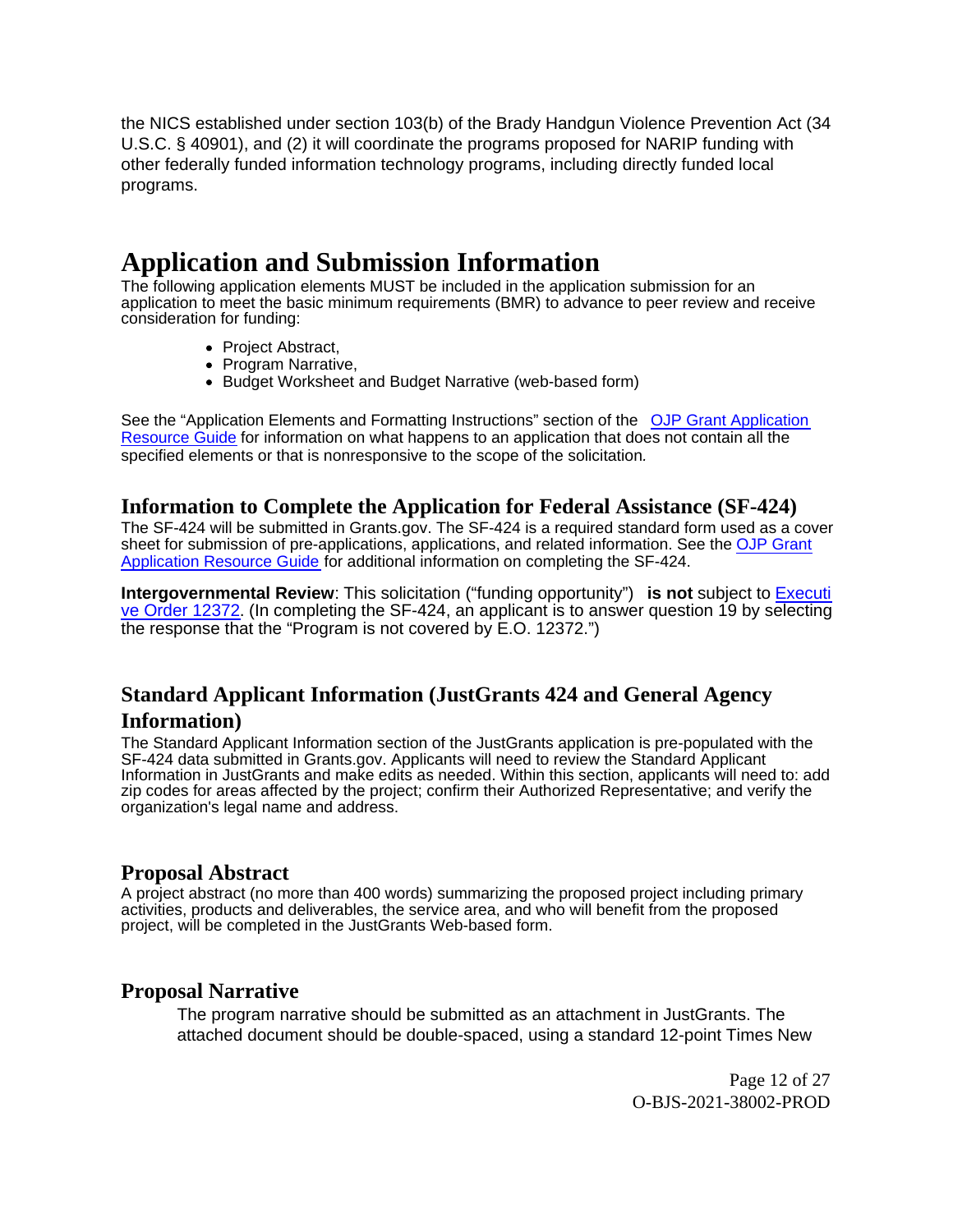Roman font; have no less than 1-inch margins; and **should not exceed 30 pages**. Pa ges should be numbered and submitted as an attachment. If the program narrative fails to comply with these length restrictions, BJS may negatively consider such noncompliance in peer review and in final award decisions.

#### **a. Description of the Issue—Background and Identification of Needs**

Accomplishments and progress on record improvement goals. Applicants must provide a summary of the major accomplishments achieved with funding under the NARIP. This section should describe, in quantifiable terms if possible, results achieved and advances made in the last decade of NARIP funding (2010-2020). **Specifically address accomplishments relating to participation in each of the national databases and initiatives (i.e., III, NICS, NCIC Protection Order File (POF), domestic violence records, mental health records, and Livescan/Automated Fingerprint Identification System capability)**. Where relevant, reference should be made to surveys and data quality audits. This section should also include any evaluative efforts undertaken to identify the key areas of weakness in the state's criminal record system since submission of previous NARIP applications. Tribal applicants should discuss progress related to record automation and improvement funded by other federal sources applicable to the above areas.

Current status in specific subject areas. Describe the status of the applicant's participation in each of the following subject areas in your application, and include the current number of records in each system, where applicable:

- **1. Dispositions available to the III (including felonies and domestic violence misdemeanor convictions).** All applicants should discuss the percentage of state records with final dispositions or case outcomes linked to arrests and available at the time of a firearm background check. Applicants should provide information on efforts to improve reporting and availability at the national level. The application should also discuss the extent to which dispositions requested in connection with a NICS inquiry have not been provided within the required timeframe and must identify any problems that are delaying instant responses to NICS inquiries and identify proposed solutions to these problems.
	- **Provide the number and percentage of arrests (felonies and misdemeanors) available in the state criminal history repository that are missing final dispositions.**
	- **Report the percentage of arrests (felonies and misdemeanors) missing final dispositions accessible to the III.**
- 2. **NICS Indices and mental health record availability.** All applications should discuss the extent to which the applicant provides information to the NICS Indices administered by the Federal Bureau of Investigation (FBI). Applicants that do not submit information to this file should describe the prohibiting factors and any plans to overcome them. (Note: Health Insurance Portability and Accountability Act (HIPAA) is not considered to

Page 13 of 27 O-BJS-2021-38002-PROD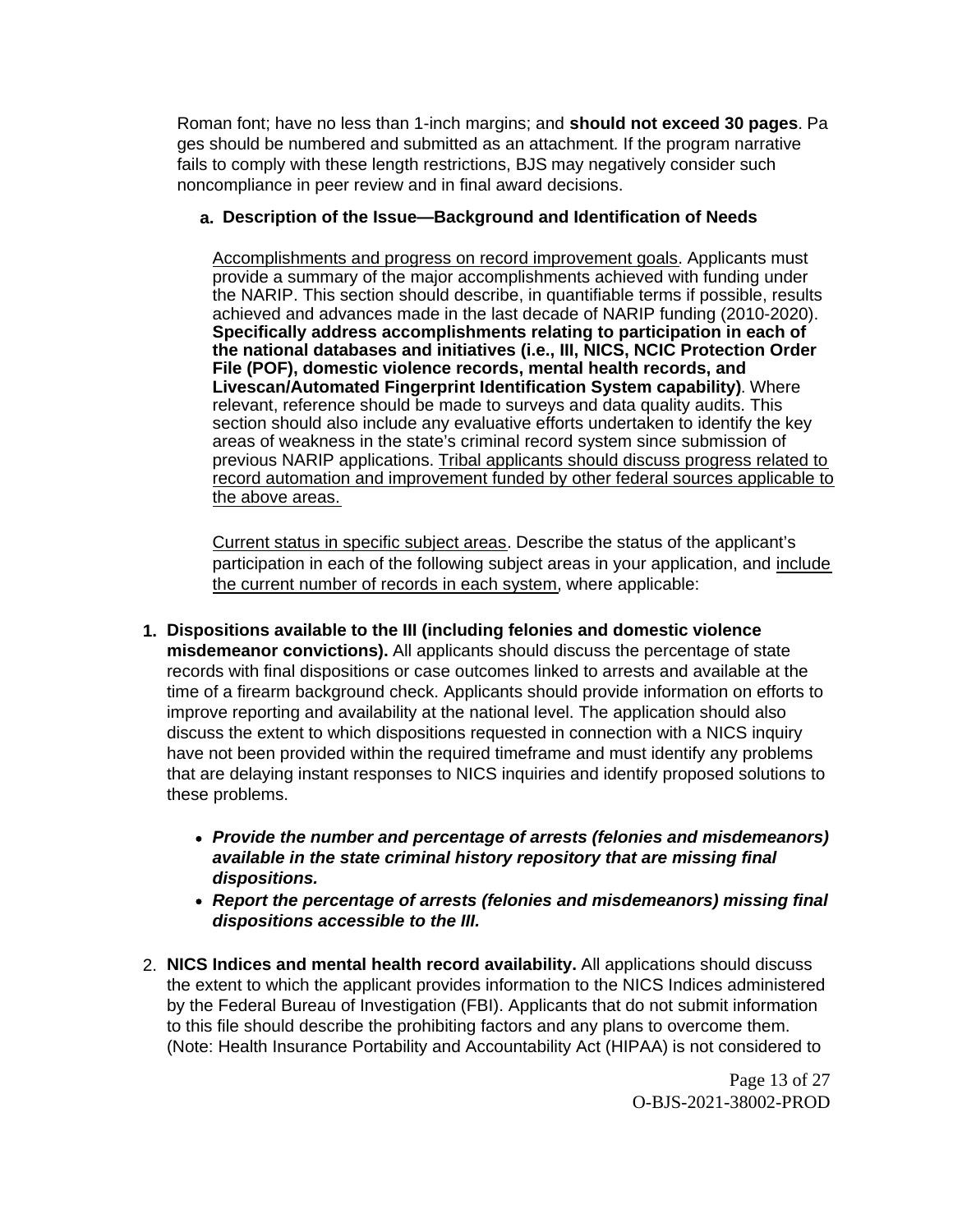be a prohibiting factor.) Additionally, all applicants should indicate whether mental health records are checked, either by the state point of contact (POC) or the FBI, during a NICS check. Where mental health records are accessible, include the number of records currently available and any plans to improve availability. If mental health records are not currently accessible at the time of a background check, describe factors that limit or prohibit the exchange of mental health records. States that are not currently eligible for funding under NARIP should discuss plans, if any, to establish a relief from disabilities program and progress toward eligibility. If a state has no immediate plans to pursue development of a relief program, include a statement outlining the reasons for not pursuing one.

- **Provide the current number of submissions, by prohibitor, in the NICS Indices**. Counts for the following prohibitors should be addressed in the application: (1) felony conviction, (2) active felony indictment/information, (3) fugitive from justice, (4) controlled substance, (5) protection/restraining order, (6) MCDV, and (7) state prohibitor.
- 3. **Protection Order File**. All applicants should indicate whether they submit information for inclusion in the FBI's NCIC POF. Applicants that submit protection orders should indicate the number of active protection orders provided to the FBI. Applicants that do not submit all active protection orders to NCIC should describe the prohibiting factors and any plans to overcome them.

#### **Provide the current number of records in the NCIC POF and a description of any known gaps in reporting.**

- 4. **Warrants/wanted person records.** All applicants should indicate whether they submit records for inclusion in the FBI's NCIC Wanted Persons file. Applicants that submit such records should indicate the number provided to the FBI for the last full calendar year. Applicants that do not submit such records (or do not submit all qualifying records that are maintained at the state or local level) should describe the prohibiting factors and any plans to overcome them.
	- **Provide the current number of active warrants in the NCIC Wanted Persons File and a description of any known gaps in reporting.**
	- **b. Project Design and Implementation—Description of Tasks to be Funded**

Describe the activities to be conducted with NARIP funds during the project period and specifically address how activities relate to each of the NARIP priority areas i dentified under "FY 2021 Priority Areas—Improve Identification and Reporting of Convictions of Domestic Violence and Mental Health Submissions to the NICS."

- **Include dollar amounts for each funded task.**
- **Provide quantitative measures to assess or describe the impact each project will have on the quality, completeness, and availability of records**

Page 14 of 27 O-BJS-2021-38002-PROD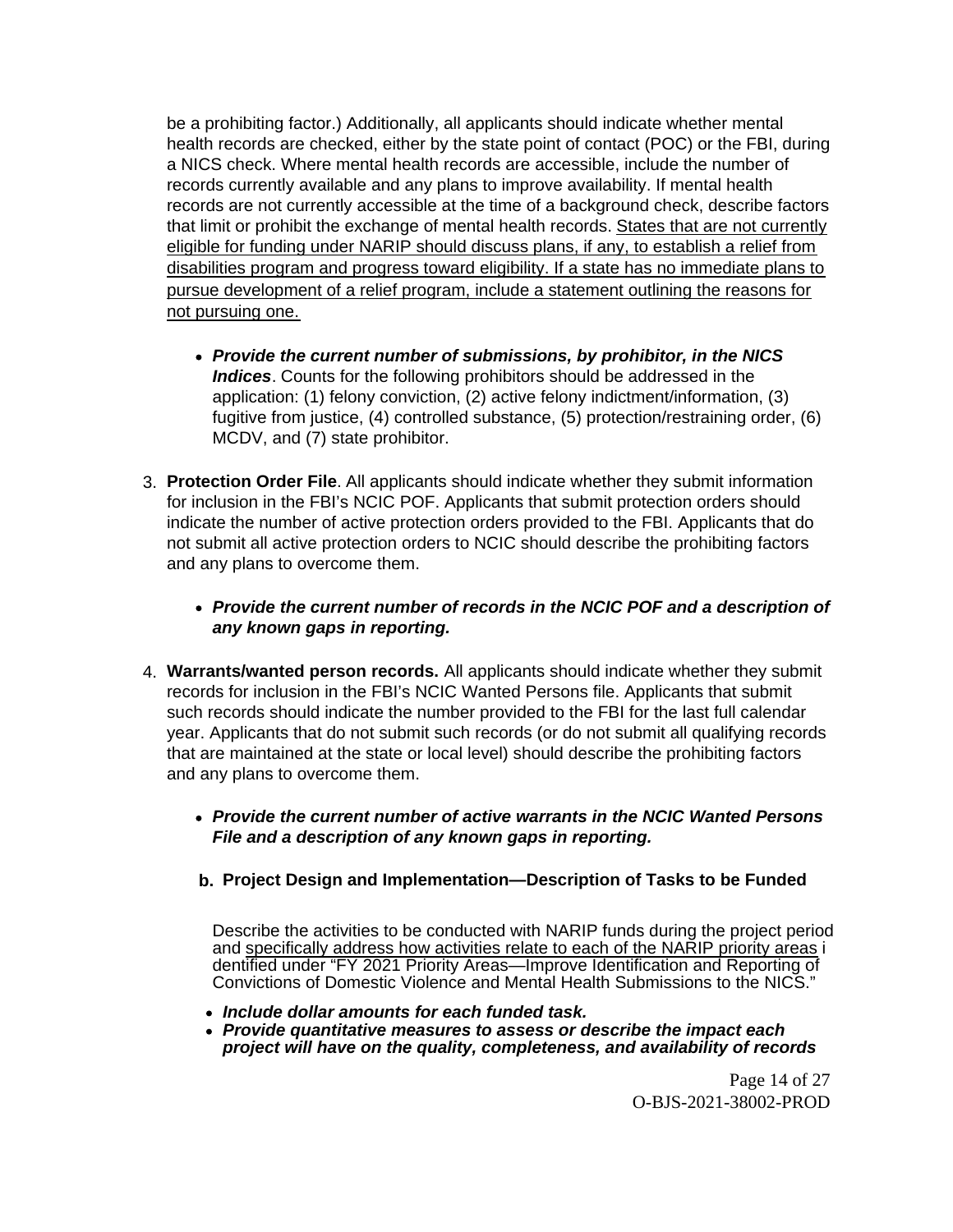**at the national level.** 

- **Specifically address the priority areas regarding the improvement of submitting domestic violence convictions and mental health submissions t o the NICS.**
- **Submit a detailed project period timeline covering all proposed activities.**

#### **c. Capabilities and Competencies—Coordination**

The administering NARIP agency should coordinate efforts with relevant emergency management task forces and agencies to ensure that records development activities are compatible with security measures for preventing acts of terrorism.

To encourage coordination and information sharing among criminal justice systems, all OJP awards that support information technology development are subject to a special condition requiring submission of a description of the project to the state Information Technology POC, if designated. Submit a copy of the correspondence as part of "Additional Attachments," or send directly to BJS prior to fund drawdown.

The POC is not required to concur with the information technology project. This condition intends to facilitate communication within the state.

Recipients of funds under this solicitation should ensure that any funded activities will be coordinated with related activities supported with OJP funding, including awards under OJP's Residential Substance Abuse Treatment Program, Drug Court Program, or Mentally Ill Offender Act Program. BJS is particularly interested in awards under these programs that may involve reportable records that can be shared with state and national record systems. To the extent feasible under state law and regulations, such records should be made available to the state criminal history record repository and federal files managed by the FBI, including the III, NCIC, and NICS Indices.

Tribal applicants should provide documentation that activities proposed for funding will be coordinated with tribal consortia, the state, or directly with the FBI.

Unexpended funds. The application should describe the specific reasons that previously awarded NARIP funds remain unexpended (if applicable) and include the current unexpended balance.

• Include the current status of open NARIP awards such as the current unexpended balance, projected end date, and description of any challenges or delays encountered, if applicable.

Compatibility with other systems. The application should describe the extent to

Page 15 of 27 O-BJS-2021-38002-PROD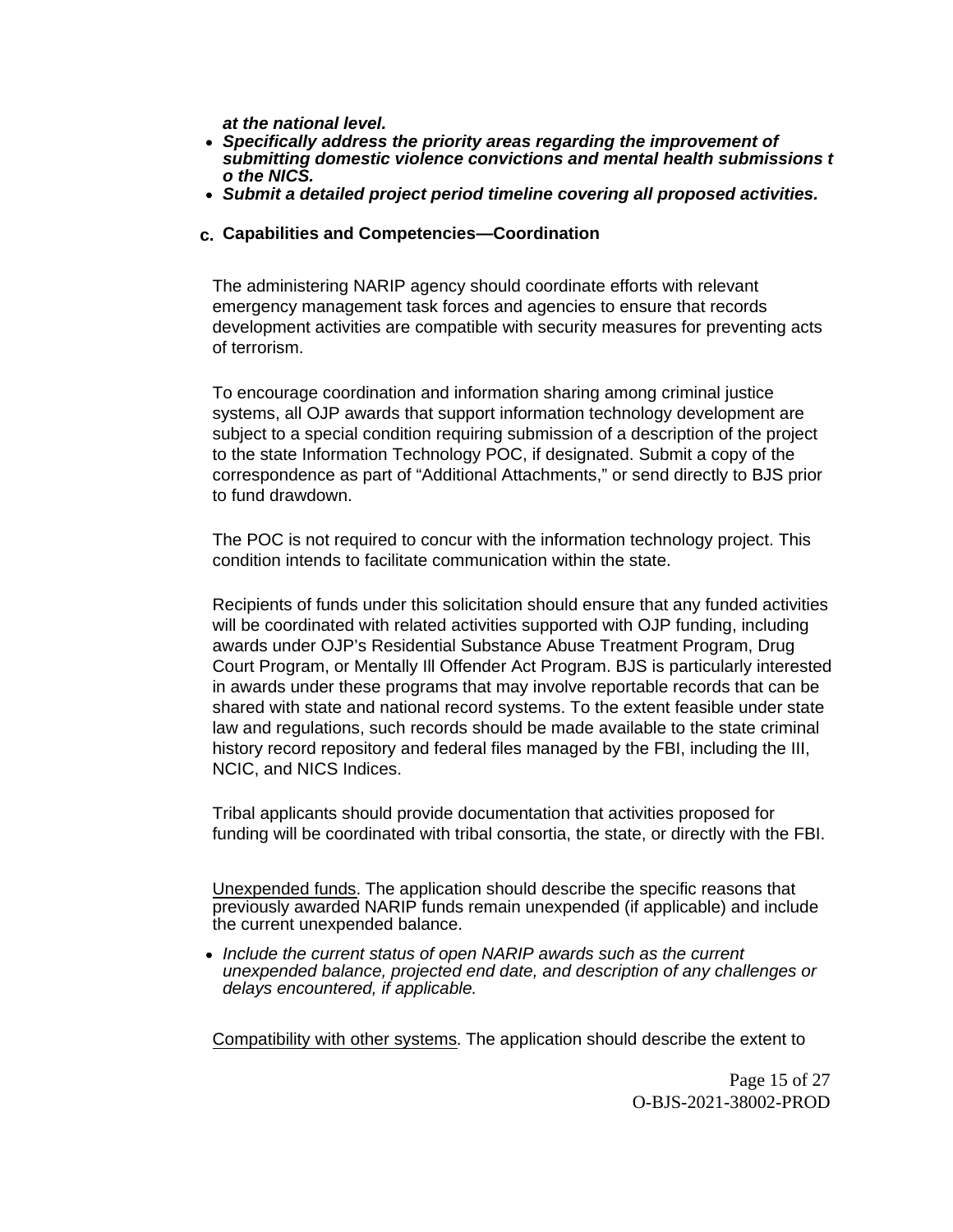which proposed activities are compatible with NIBRS, NCIC, NICS, Next Generation Identification (NGI), and other applicable statewide or regional criminal justice information sharing standards or plans, including state antiterrorism.

#### **d. NICS Record Improvement Plan**

FY 2021 NARIP grant applications must provide for the development and implementation of comprehensive strategic planning. Such planning must include activities designed to examine the current condition of the involved state, local, and tribal records; explore problems associated with incomplete reporting and/or records availability; and demonstrate a commitment to a long-range planning process to achieve NIAA goals.

Therefore, FY 2021 NARIP applications should include funding, as needed, for the development and/or modification of the NARIP through a four-step process:

**Step 1. Establishment of a NICS Record Improvement Task Force.** Complete reporting and transmission of state or tribal records to national files may only be achieved through the cooperative efforts of all record originating entities. Therefore, BJS recommends that the applicant propose to use some FY 2021 NARIP funding to establish and/or support a NICS Record Improvement Task Force to guide the development and implementation of an ongoing long-range records improvement plan. The task force may include representatives from the central record repository and source agencies, including state, local, and tribal law enforcement; prosecuting attorneys; the courts; local jails; state correctional facilities; probation and parole agencies; and state mental health program agencies.

The task force can review the results of the assessment and problem identification phases (steps 2 and 3) and develop recommendations to improve the quality, completeness, and availability of NICS records. It can review and assess the adequacy of current legislation and administrative procedures related to reporting, maintaining, sharing, and use of relevant records. The preliminary plan should include a list of proposed task force members and the agencies they represent. If components of the system listed above are not included in the task force, the plan should describe how they can participate and provide input. If a task force will not be established, the applicant should propose instituting other mechanisms for input from and participation of all affected components of the criminal justice system.

**Step 2. Assessment of the quality, completeness, and availability of NICS records.** For the purposes of long-term strategic planning, an applicant may wish to use the task force to examine (and address) issues surrounding the accuracy, completeness, and availability of such records as part of its assessment. The ongoing assessment must result in a comprehensive understanding of the following:

- Availability of the records from entities that originate, maintain, and/or receive such records.
- How relevant records are currently transmitted to the state's central

Page 16 of 27 O-BJS-2021-38002-PROD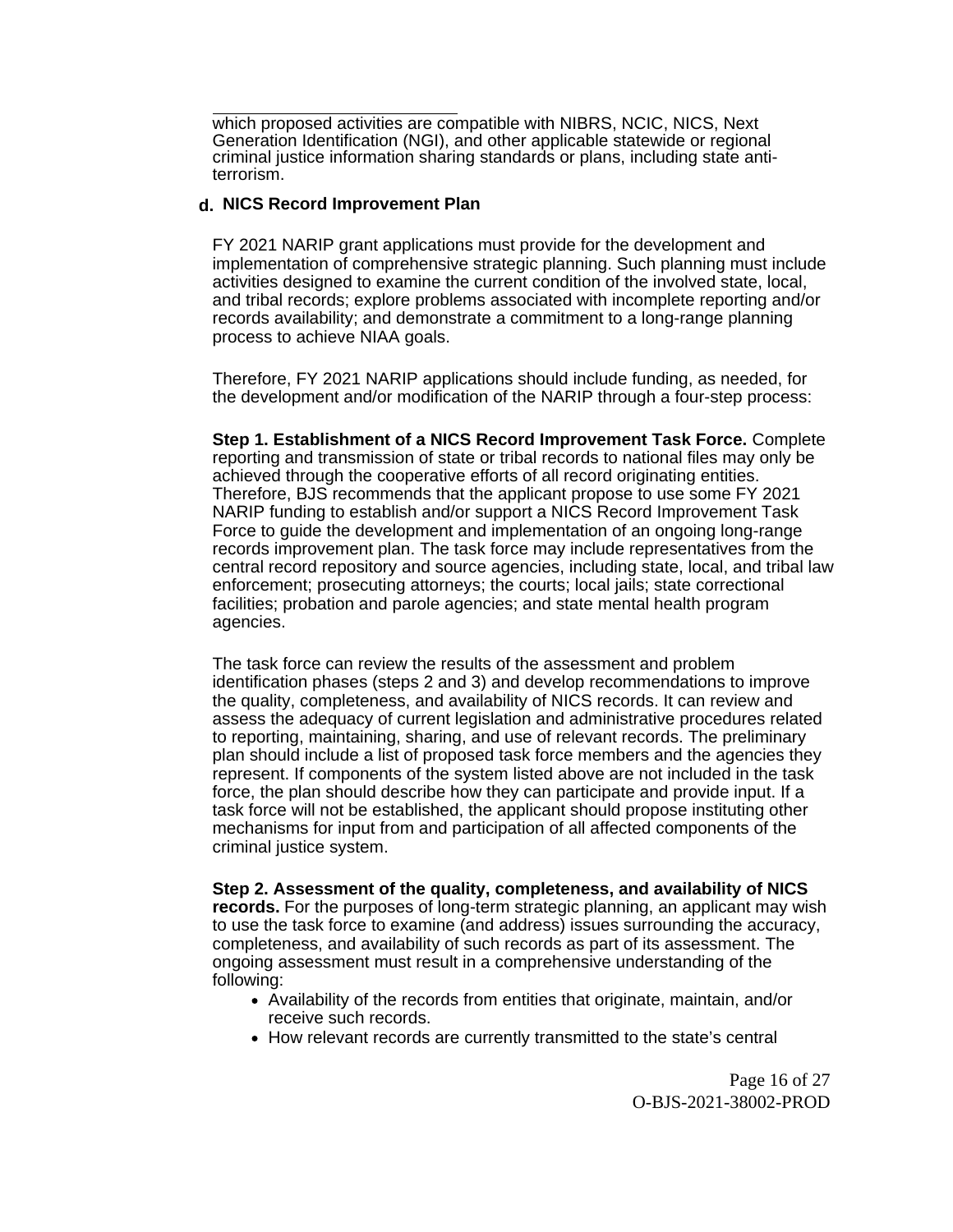repository and/or how they are otherwise made available to the NICS.

Completeness of the records in the various categories described (what portion of the records is actually made available to the NICS).

Such an assessment may involve an examination of records in the state central record repository, surveys of local reporting/originating agencies, analysis of court statistics, data collection from sample(s) of local agency records, estimates derived from audits of local reporting agencies, or other analytical work that may or may not have been performed to support the development of record estimates.

**Step 3. Identification of reasons for incomplete and/or unavailable NICS records.** The task force may also identify challenges or obstacles encountered in efforts to ensure that all qualifying records are made available to the NICS. Understanding these challenges may help focus improvement strategies and may include factors such as the type and number of state, local, and tribal agencies that originally create such records; and typical life cycle of such original records, including when and where they are created, whether they are maintained in paper or electronic form, if and how they are transmitted to state and national files, and when and how they are ultimately disposed of, deleted, or otherwise made unavailable. The task force might identify factors that affect the availability of records for state and national files, including whether categories of records can be protected from disclosure under a provision of state, tribal, or federal law.

**Step 4. Development of a NICS Record Improvement Plan.** The final step develops strategies for addressing each of the challenges identified in step 3, including the use of federal grant funds appropriated under the NIAA. The plan should clearly identify goals, objectives, and a general timetable for achievements. Subsequent iterations of the plan should include a progress report on the strategies previously employed.

#### **e. Plan for Collecting the Data Required for this Solicitation's Performance Measures**

The application should demonstrate the applicant's understanding of the performance data reporting requirements for this grant program and detail how the applicant will gather the required data should it receive funding.

Note: applicants are **not** required to submit performance data with the application. Rather, performance measures information is included as an alert that successful applicants will be required to submit performance data as part of the reporting requirements under an award.

OJP will require each successful applicant to submit regular performance data that demonstrate the results of the work carried out under the award. The performance data directly relate to the goals, objectives, and deliverables identified under "Goals, Objectives, Deliverables" on page 3.

Performance measures for this solicitation are listed in Appendix A: Performance Measures Table.

> Page 17 of 27 O-BJS-2021-38002-PROD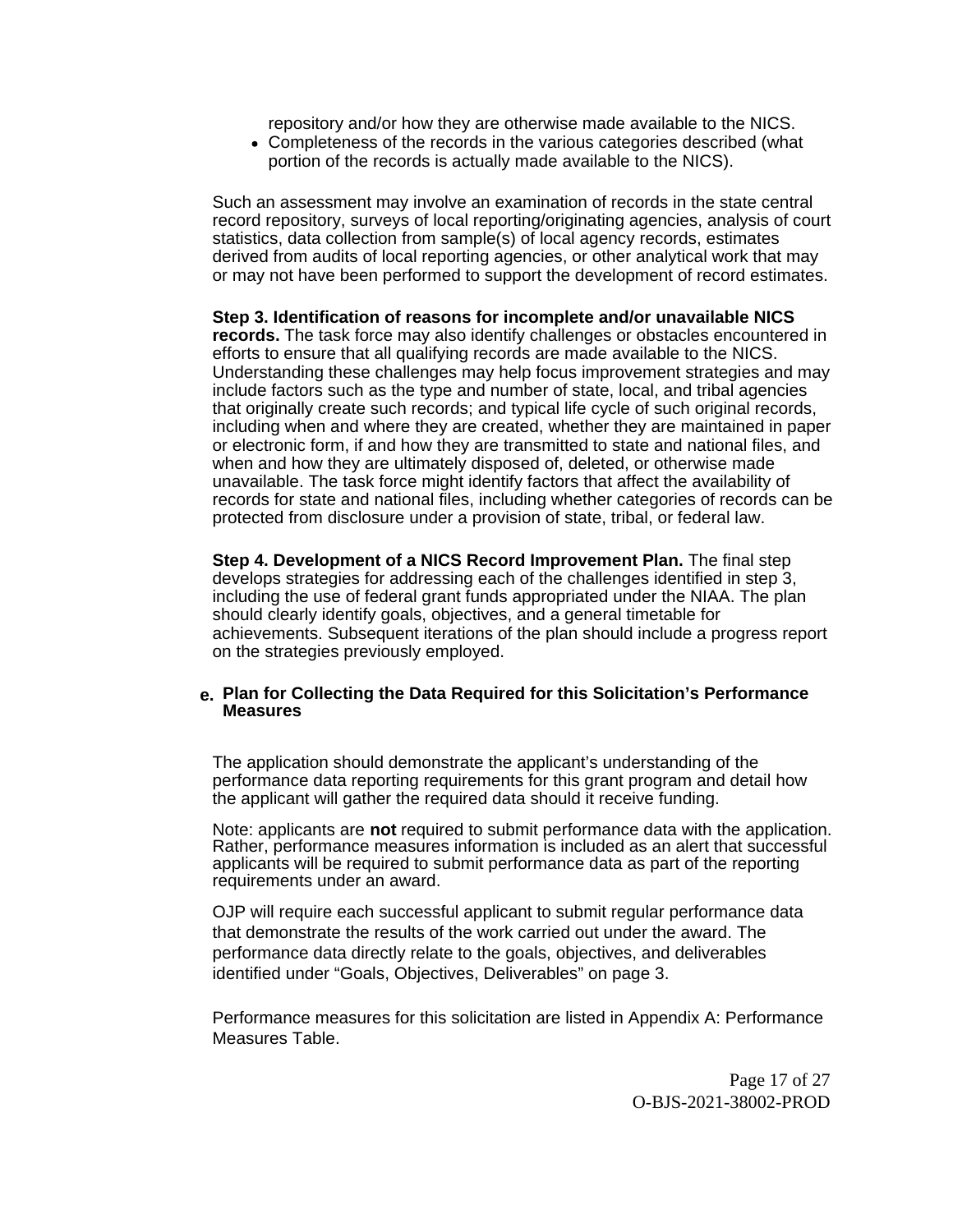Award recipients will be required to provide relevant data addressing performance measures information as part of their semi-annual performance reports In JustGrants. All performance measures should be fully addressed in these semiannual reports.

#### **Note on Project Evaluations**

An applicant that proposes to use award funds through this solicitation to conduct project evaluations must follow the guidance under "Note on Project Evaluations" in the [OJP Grant](https://www.ojp.gov/funding/apply/ojp-grant-application-resource-guide#project-evaluations) [Application Resource Guide](https://www.ojp.gov/funding/apply/ojp-grant-application-resource-guide#project-evaluations).

#### <span id="page-17-0"></span>**Goals, Objectives, Deliverables, and Timeline**

Applicants will submit NARIP's goals, objectives, deliverables, and timelines in the JustGrants Webbased form. See the [OJP Grant Application Resource Guide](https://www.ojp.gov/funding/apply/ojp-grant-application-resource-guide) for additional information.

## <span id="page-17-1"></span>**Budget and Associated Documentation**

#### <span id="page-17-2"></span>**Budget Worksheet and Budget Narrative (attachment)**

Applicants will attach a budget worksheet and budget narrative in JustGrants. See the [OJP](https://ojp.gov/funding/Apply/Resources/Grant-App-Resource-Guide.htm) [Grant Application Resource Guide](https://ojp.gov/funding/Apply/Resources/Grant-App-Resource-Guide.htm) for additional information.

## <span id="page-17-3"></span>**Indirect Cost Rate Agreement (if applicable)**

Applicants will submit their indirect cost rate agreement by uploading the agreement as an attachment in JustGrants. See the [OJP Grant Application Resource Guide](https://ojp.gov/funding/Apply/Resources/Grant-App-Resource-Guide.htm) for additional information.

## <span id="page-17-4"></span>**Financial Management Questionnaire (including applicant disclosure of high-risk status)**

Applicants will download the questionnaire in JustGrants and submit by uploading the completed questionnaire as an attachment in JustGrants. See the [OJP Grant Application Resource Guide](https://www.ojp.gov/funding/apply/ojp-grant-application-resource-guide#fm-internal-controls-questionnaire) for additional information.

## <span id="page-17-5"></span>**Additional Application Components**

The following documents should be submitted either as a single file attachment or as separate attachments:

a. A copy of the approved application for certification of the state's relief from disabilities program or indication that certification is being sought from the ATF. (The certification

> Page 18 of 27 O-BJS-2021-38002-PROD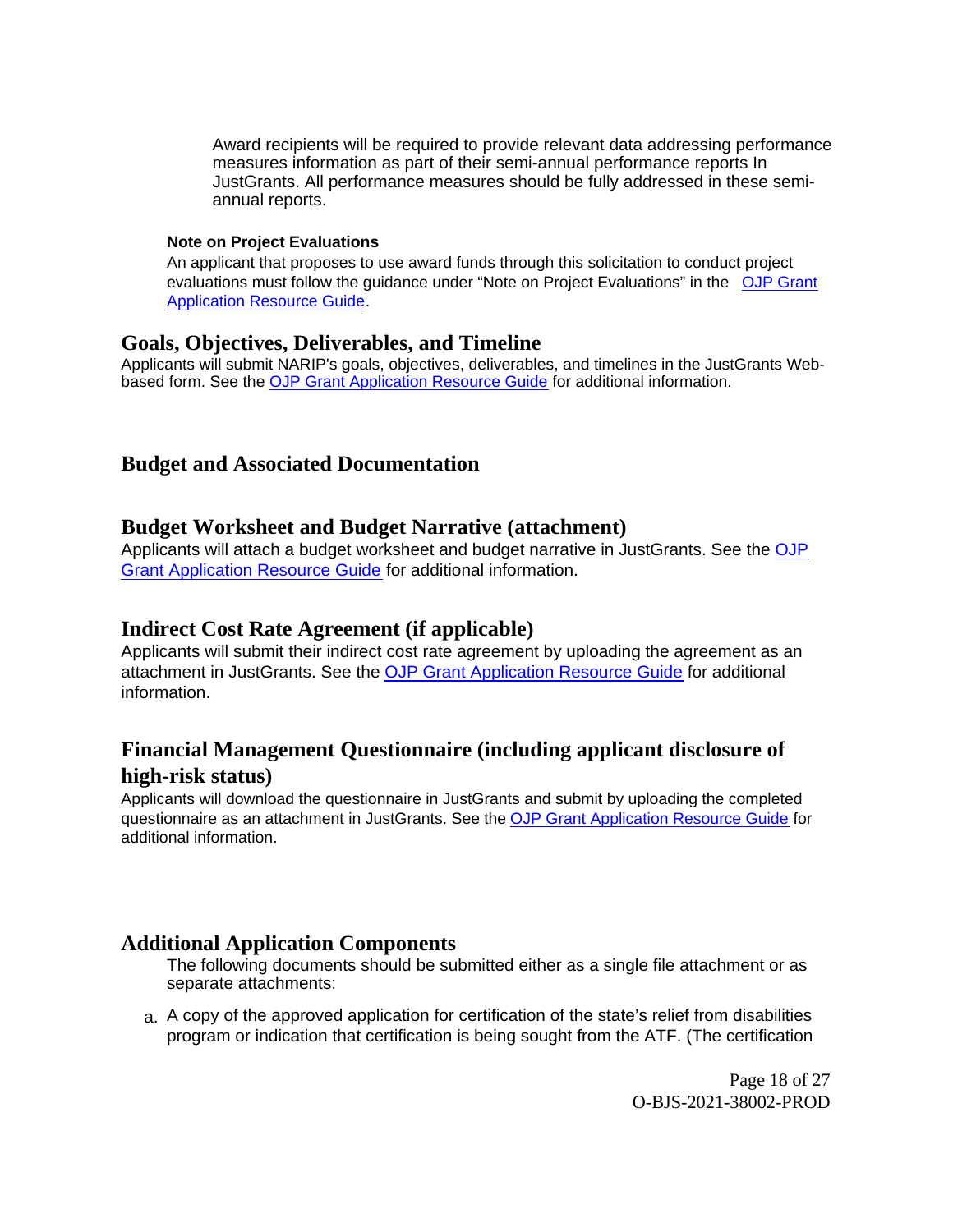form must be approved by ATF to be eligible for funding.)

b. A complete project timeline outlining each activity, completion time, and responsible party.

#### <span id="page-18-0"></span>**Tribal Authorizing Resolution**

If applicable, applicants will submit the Tribal Authorizing Resolution by uploading the resolution as an attachment in JustGrants. An application in response to this solicitation may require inclusion of information related to a tribal authorizing resolution as an attachment. See the [OJP Grant](https://www.ojp.gov/funding/apply/ojp-grant-application-resource-guide#tribal-authorizing-resolution) [Application Resource Guide](https://www.ojp.gov/funding/apply/ojp-grant-application-resource-guide#tribal-authorizing-resolution) for information on tribal authorizing resolutions.

#### <span id="page-18-1"></span>**Disclosures and Assurances**

Applicants will complete the following disclosures and assurances.

#### <span id="page-18-2"></span>**Disclosure of Lobbying Activities**

Applicants will complete and submit the SF-LLL in [Grants.gov](https://Grants.gov). See the [OJP Grant Application](https://www.ojp.gov/funding/apply/ojp-grant-application-resource-guide#apply) [Resource Guide](https://www.ojp.gov/funding/apply/ojp-grant-application-resource-guide#apply) for additional information.

#### <span id="page-18-3"></span>**Applicant Disclosure of Duplication in Cost Items**

Applicants will complete the JustGrants web-based Applicant Disclosure of Duplication in Cost Items form. See the [OJP Grant Application Resource Guide](https://www.ojp.gov/funding/apply/ojp-grant-application-resource-guide#applicant-disclosure-pending-applications) for additional information.

#### <span id="page-18-4"></span>**DOJ Certified Standard Assurances**

See the DOJ Certified Standard Assurances in the [OJP Grant Application Resource Guide.](https://www.ojp.gov/funding/apply/ojp-grant-application-resource-guide#administrative)

## <span id="page-18-5"></span>**DOJ Certifications Regarding Lobbying; Debarment, Suspension and Other Responsibility Matters; and Drug-Free Workplace Requirements**

Applicants will review and accept the DOJ Certified Certifications Regarding Lobbying; Debarment, Suspension and Other Responsibility Matters; and Drug-Free Workplace Requirements. See [OJP](https://www.ojp.gov/funding/apply/ojp-grant-application-resource-guide#administrative) [Grant Application Resource Guide.](https://www.ojp.gov/funding/apply/ojp-grant-application-resource-guide#administrative)

#### <span id="page-18-6"></span>**How to Apply**

Applicants will submit an **SF-424** and an **SF-LLL** in [Grants.gov](https://Grants.gov) at [https://www.grants.gov/web/grants](https://www.grants.gov/web/grants/register.html) [/register.html](https://www.grants.gov/web/grants/register.html).

> Page 19 of 27 O-BJS-2021-38002-PROD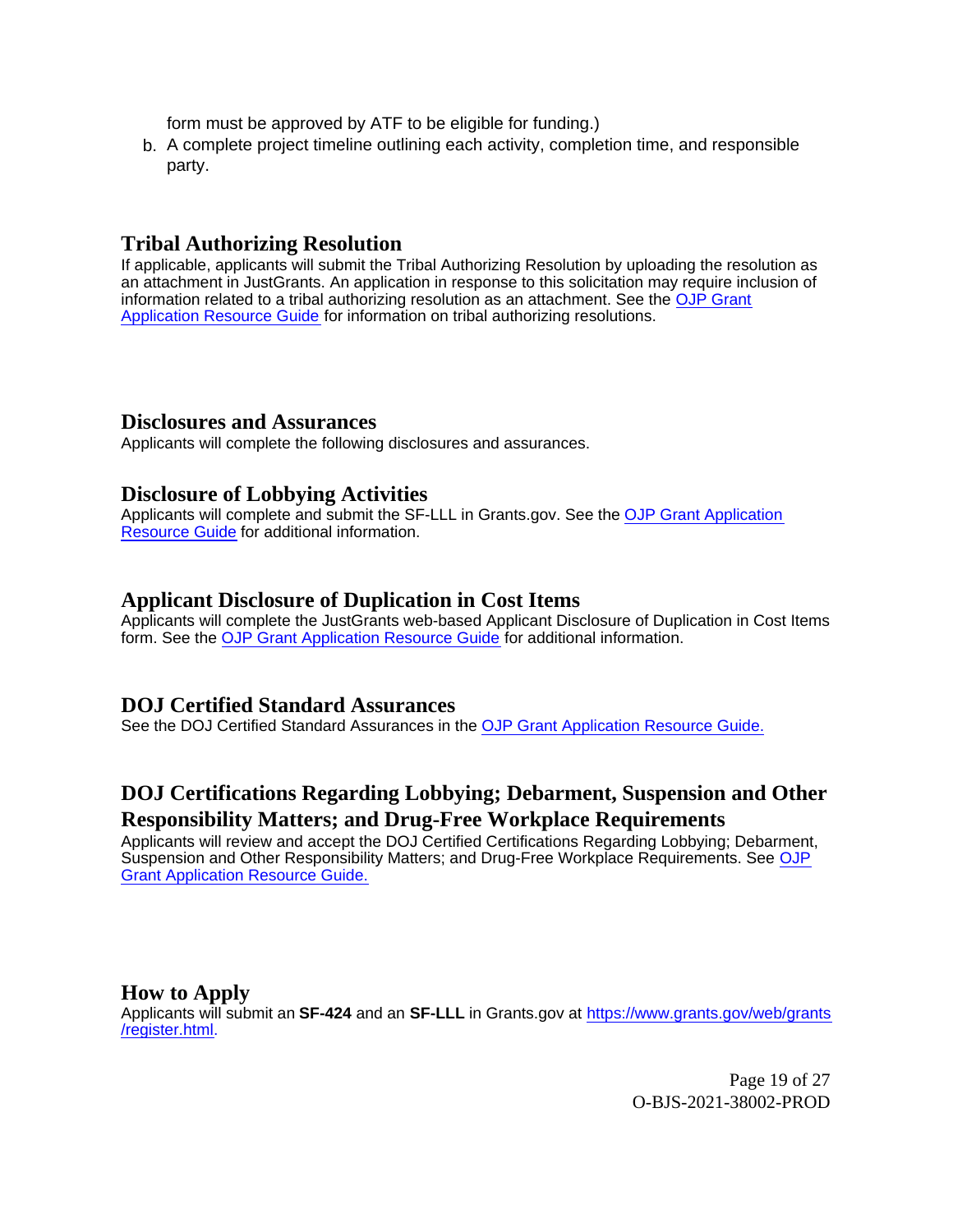Applicants will submit the **full application** including attachments in JustGrants at [JustGrants.usdoj.g](https://justicegrants.usdoj.gov/) [ov](https://justicegrants.usdoj.gov/).

For additional information, see the "How to Apply" section in the [OJP Grant Application Resource](https://www.ojp.gov/funding/apply/ojp-grant-application-resource-guide#apply) [Guide](https://www.ojp.gov/funding/apply/ojp-grant-application-resource-guide#apply).

## <span id="page-19-0"></span>**Submission Dates and Time**

The **SF-424** and the **SF-LLL** will be submitted in [Grants.gov](https://Grants.gov) by April 22, 2021. OJP urges applicants to submit applications at least 72 hours prior to the application due date to allow time for the applicant to receive validation messages or rejection notifications from [Grants.gov](https://Grants.gov) and to correct in a timely fashion any problems that may have caused a rejection notification.

The **full application** will be submitted in JustGrants by April 29, 2021.

To be considered timely, the full application must be submitted in JustGrants by the JustGrants application deadline.

## <span id="page-19-1"></span>**Application Review Information**

#### <span id="page-19-2"></span>**Review Criteria**

Applications that meet basic minimum requirements will be evaluated by peer reviewers. Applications will be evaluated on how the proposed project/program addresses the following criteria:

#### **1. Statement of the Problem/Description of the Issue (30%)**

The extent to which the application—

- describes each proposed task in accordance with the priority program goals and how the proposed activities directly relate to the improvement of the NICS
- proposes to directly address one or more of the priorities as identified in the solicitation. Specifically address the "FY 2021 Priority Areas – Improve Identification and Reporting of Domestic Violence Convictions and Mental Health Submissions to NICS" section
- addresses the scope of the need and identify quantifiable measures to demonstrate how the funds will improve the quality, completeness, and accessibility of records at the national level, particularly with regard to the NICS.

#### **2. Project Design and Implementation (30%)**

The extent to which the application—

- addresses how proposed activities will increase the availability of records to systems queried by the NICS, including through federal and state criminal history records, the NCIC, and NICS Indices
- includes dollar amounts for each proposed project
- demonstrates how the NICS Improvement Task Force is facilitating efforts to address gaps in record completeness and reporting
- includes a detailed project period timeline covering all the proposed projects to demonstrate the technical feasibility of the proposed task(s), and detail the

Page 20 of 27 O-BJS-2021-38002-PROD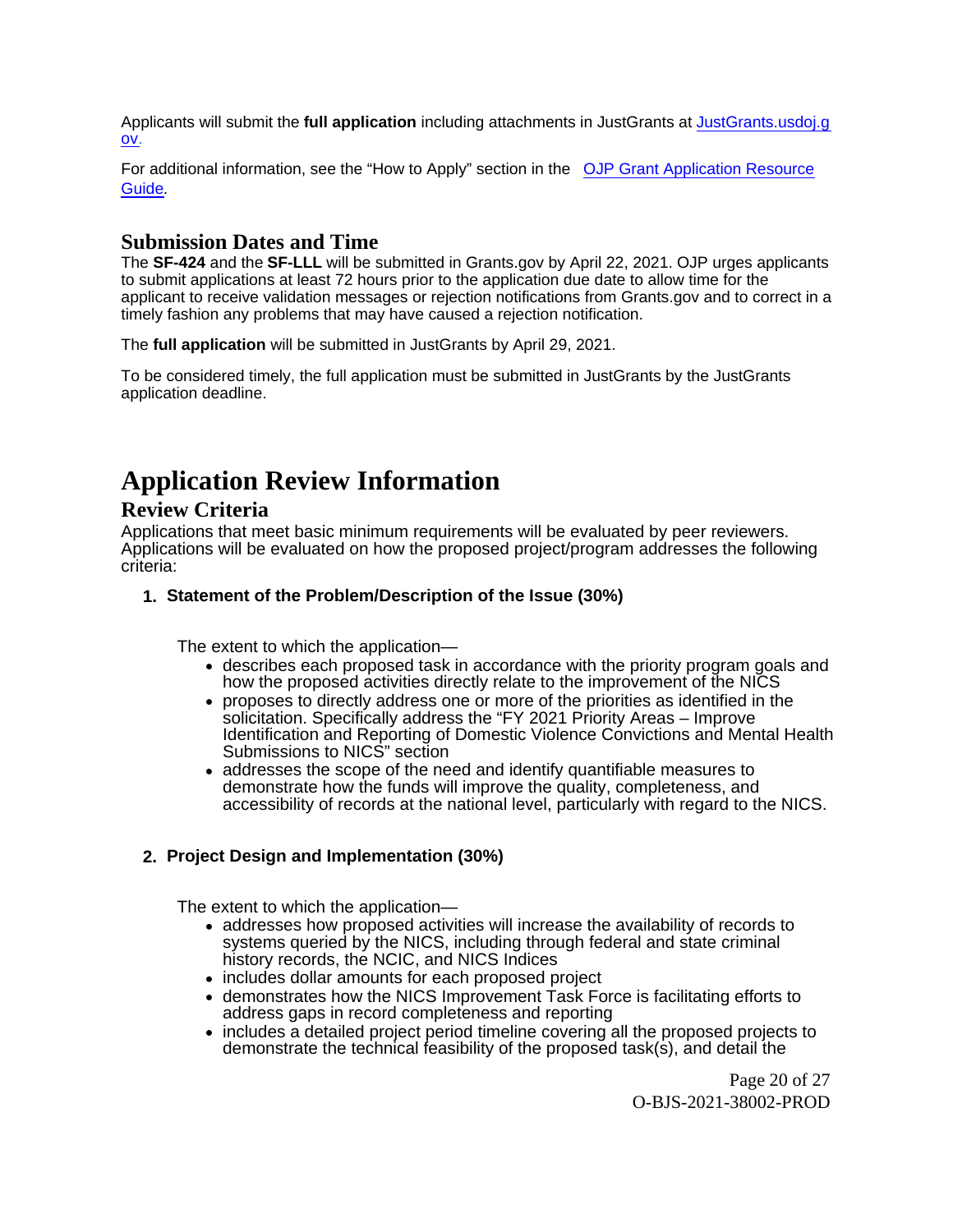specific implementation plan to achieve the intended deliverables.

### **3. Capabilities and Competencies (25%)**

- Demonstrate progress in record quality improvement efforts by making relevant records available for national background checks, and provide the reported number of records currently available in the national files.
- Fulfill goals of previous NARIP awards (or related criminal record improvement awards), including consideration of the total funds already awarded and expended funds from previous awards, if applicable.
- Demonstrate commitment to the national record system, through membership in the III and participation in the FBI's National Fingerprint File, and report the current status of development of its criminal records.

#### **4. Plan for Collecting the Data Required for this Solicitation's Performance Measures (5%)**

- Supply key performance measures for the award period.
- Provide a sufficient plan for collecting and reporting these performance measures.
- 5. **Budget (10%): complete, cost effective, and allowable** (e.g., reasonable, allocable, and necessary for project activities)

Budget narratives should demonstrate generally how applicants will maximize cost effectiveness of grant expenditures. Budget narratives should demonstrate cost effectiveness in relation to potential alternatives and the goals of the project.

- Provide a reasonable budget, including the basis of the estimates, nature of the proposed expenditures, and their relation to the priorities identified herein.
- Propose to leverage funds to directly support activities associated with the proposed tasks.

#### <span id="page-20-0"></span>**Review Process**

Applications submitted under this solicitation that meet basic minimum requirements, will be evaluated for technical merit by a peer review panel(s) in accordance with OJP peer review policy and procedures using the stated review criteria above.

OJP screens applications to ensure they meet the basic minimum requirements prior to conducting peer review. Although specific requirements may vary, the following are common requirements applicable to all solicitations for funding under OJP programs:

- The application must be submitted by an eligible type of applicant.
- The application must request funding within programmatic funding constraints (if applicable).
- The application must be responsive to the scope of the solicitation.
- The application must include all items necessary to meet the basic minimum requirements.

Page 21 of 27 O-BJS-2021-38002-PROD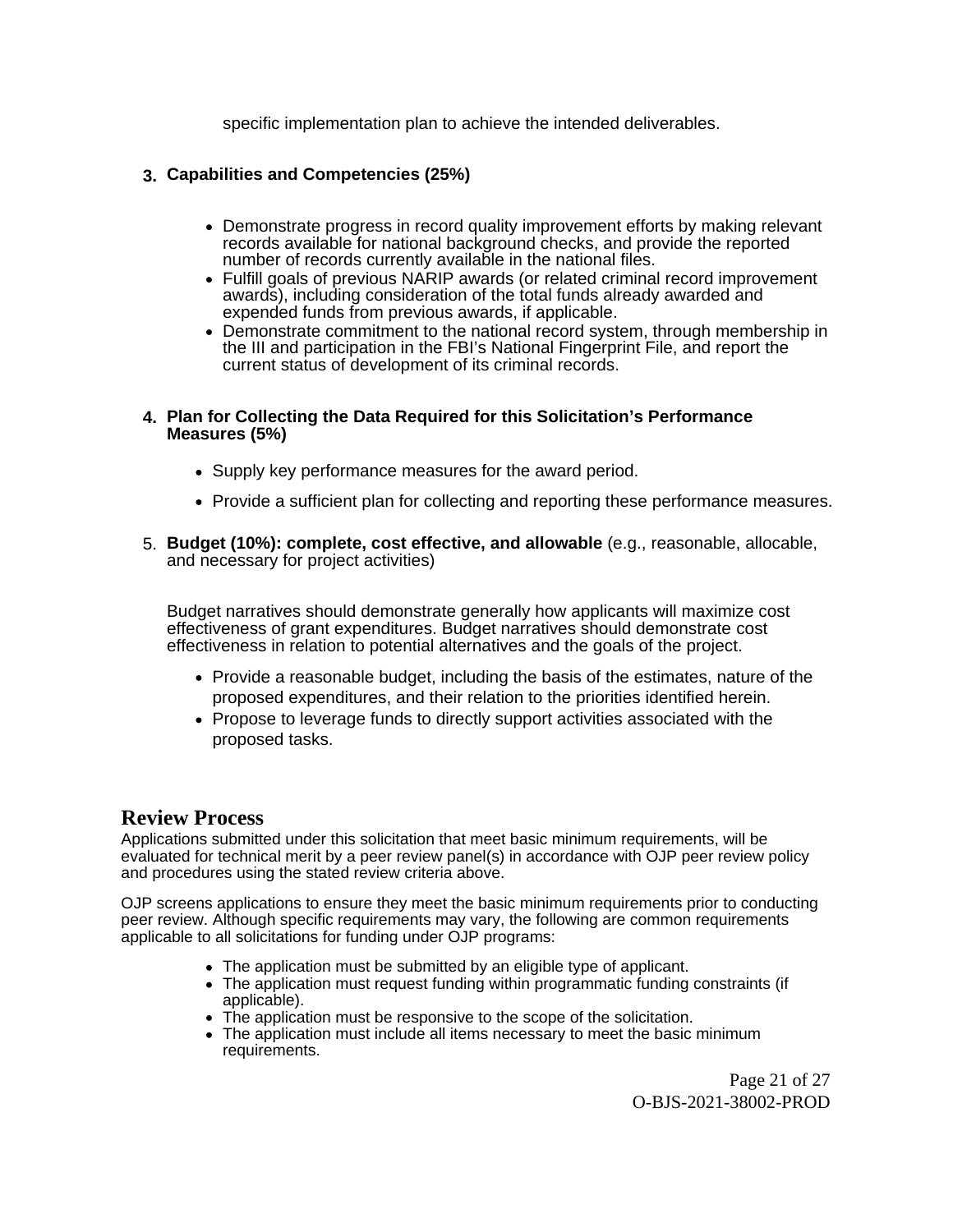Pursuant to the Part 200 Uniform Requirements, before award decisions are made, OJP also reviews information related to the degree of risk posed by the applicant. Among other things to help assess whether an applicant that has one or more prior federal awards has a satisfactory record with respect to performance, integrity, and business ethics, OJP checks whether the applicant is listed in SAM as excluded from receiving a federal award.

In addition, if OJP anticipates that an award will exceed \$250,000 in federal funds, OJP also must review and consider any information about the applicant that appears in the non-public segment of the integrity and performance system accessible through SAM (currently, the Federal Awardee Performance and Integrity Information System, FAPIIS).

**Important note on FAPIIS:** An applicant, may review and comment on any information about itself that currently appears in FAPIIS and was entered by a federal awarding agency. OJP will consider any such comments by the applicant, in addition to the other information in FAPIIS, in its assessment of the risk posed by the applicant.

Absent explicit statutory authorization or written delegation of authority to the contrary, all final award decisions will be made by the Director of BJS, who may take into account not only peer review ratings and BJS recommendations, but also other factors as indicated in this section.

## <span id="page-21-0"></span>**Federal Award Administration Information**

## <span id="page-21-1"></span>**Federal Award Notices**

See the [OJP Grant Application Resource Guide](https://www.ojp.gov/funding/apply/ojp-grant-application-resource-guide#federal-award-notices) for information on award notifications and instructions.

## <span id="page-21-2"></span>**Administrative, National Policy, and Other Legal Requirements**

If selected for funding, in addition to implementing the funded project consistent with the OJPapproved application, the recipient must comply with all award conditions, and all applicable requirements of federal statutes and regulations (including applicable requirements referred to in the assurances and certifications executed in connection with award acceptance).

For additional information on these legal requirements, see the "Administrative, National Policy, and Other Legal Requirements" section in the [OJP Grant Application Resource Guide](https://www.ojp.gov/funding/apply/ojp-grant-application-resource-guide#administrative).

## <span id="page-21-3"></span>**Information Technology (IT) Security Clauses**

An application in response to this solicitation may require inclusion of information related to information technology security. See the [OJP Grant Application Resource Guide](https://www.ojp.gov/funding/apply/ojp-grant-application-resource-guide#information-technology) for information on information technology security.

## <span id="page-21-4"></span>**General Information about Post-Federal Award Reporting Requirements**

In addition to the deliverables described in the Program Description section, any recipient of an award under this solicitation will be required to submit certain reports and data.

Required reports. Recipients typically must submit quarterly financial reports, semi-annual progress reports, final financial and progress reports, and, if applicable, an annual audit report in accordance with the Part 200 Uniform Requirements or specific award conditions. Future awards and fund

> Page 22 of 27 O-BJS-2021-38002-PROD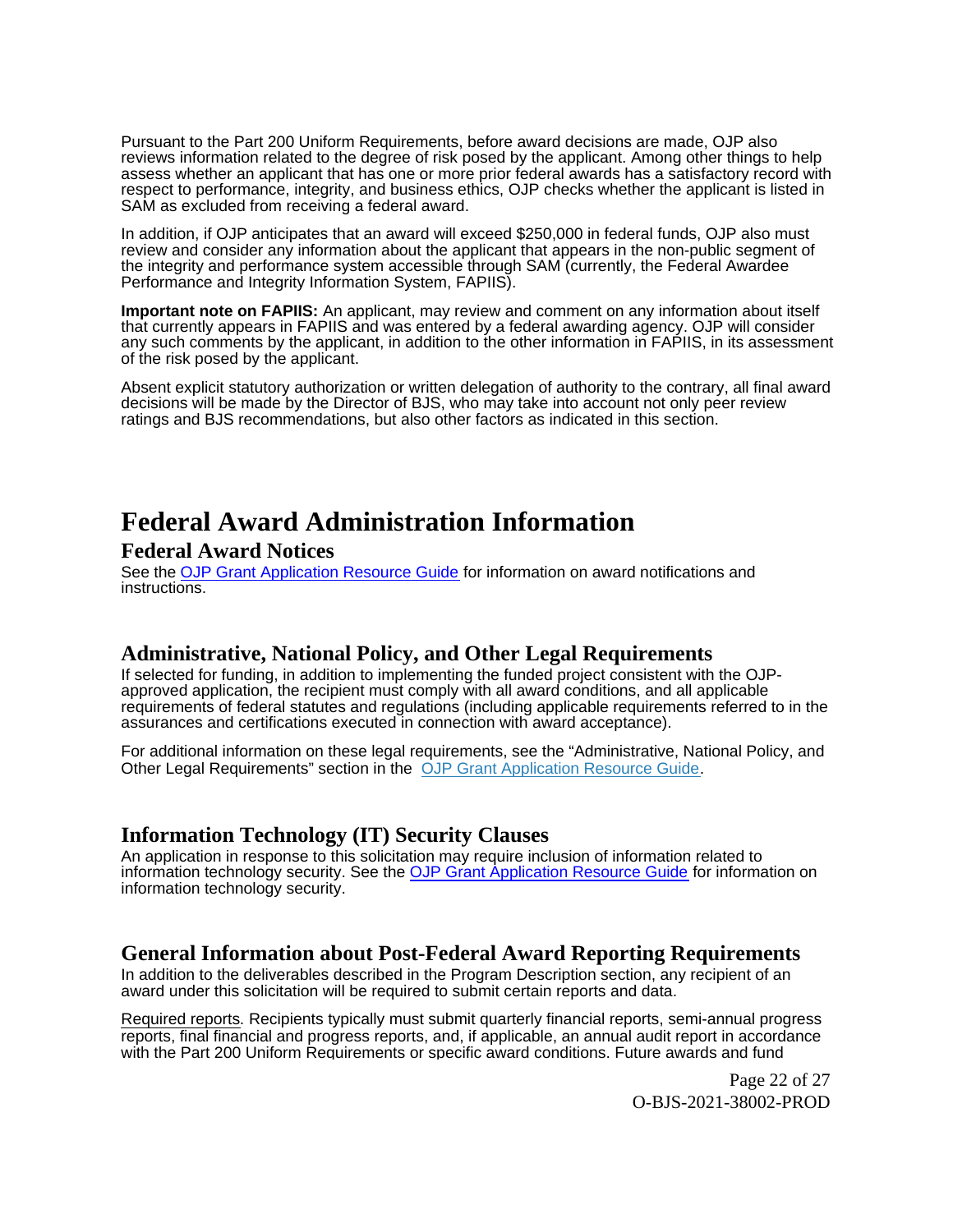drawdowns may be withheld if reports are delinquent. (In appropriate cases, OJP may require additional reports.)

See the [OJP Grant Application Resource Guide](https://www.ojp.gov/funding/apply/ojp-grant-application-resource-guide#general-information) for additional information on specific post-award reporting requirements, including performance measures data.

#### **Progress Reporting Frequency**

semi-annual

## <span id="page-22-0"></span>**Federal Awarding Agency Contact(s)**

For OJP contact(s), see page 2.

For contact information for [Grants.gov,](https://Grants.gov) see page 2.

## <span id="page-22-1"></span>**Other Information**

## <span id="page-22-2"></span>**Freedom of Information and Privacy Act (5 U.S.C. 552 and 5 U.S.C. 552a)**

See the [OJP Grant Application Resource Guide](https://www.ojp.gov/funding/apply/ojp-grant-application-resource-guide#foia) for information on Freedom of Information and Privacy Act (5 U.S.C. 552 and 5 U.S.C. 552a).

#### <span id="page-22-3"></span>**Provide Feedback to OJP**

See the [OJP Grant Application Resource Guide](https://www.ojp.gov/funding/apply/ojp-grant-application-resource-guide#feedback) for information on how to provide feedback to OJP.

<span id="page-22-4"></span>**Performance Measures** 

Page 23 of 27 O-BJS-2021-38002-PROD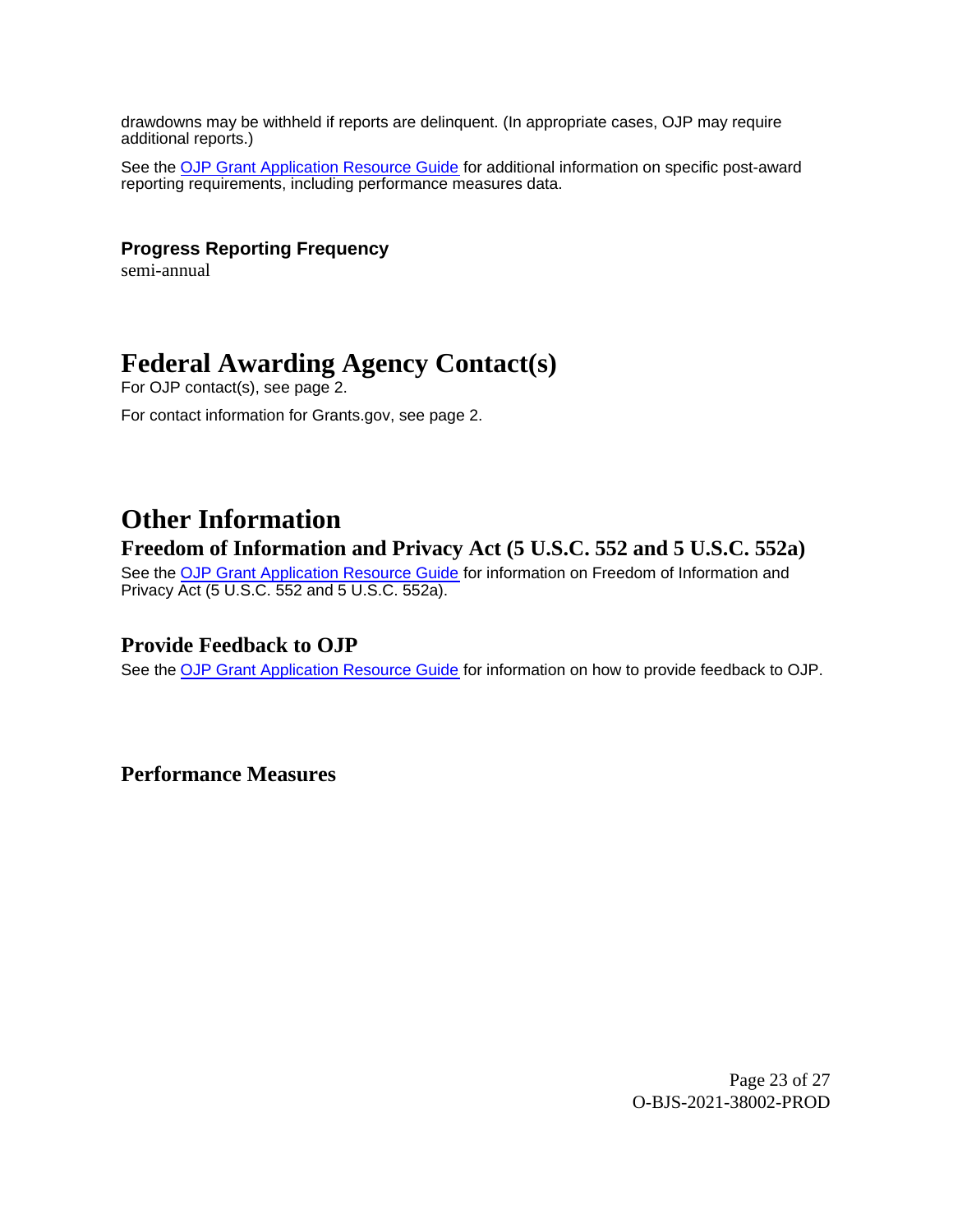| Objective                                                                                                                              | <b>Performance</b><br>Measure(s)                                                                              | <b>Data Recipient Provides</b>                                                                                               |
|----------------------------------------------------------------------------------------------------------------------------------------|---------------------------------------------------------------------------------------------------------------|------------------------------------------------------------------------------------------------------------------------------|
| Ensure that the<br>infrastructure is<br>developed to connect<br>each state's and<br>tribe's records systems<br>to the national records | Number of states and<br>tribes participating or<br>making records available<br>to the NICS.                   | Total number of states and tribes<br>participating and total number of<br>state and tribal records available to<br>the NICS. |
| systems operated by<br>the FBI, including the<br>NCIC, NGI, III, and<br>NICS Indices.                                                  | Number of records<br>available in the NICS.                                                                   | Number of state and tribal records<br>made available for use by the NICS.                                                    |
|                                                                                                                                        | Percentage of complete<br>records made available to<br>the NICS.                                              | Number of complete records<br>submitted by states and tribes made<br>available to the NICS.                                  |
|                                                                                                                                        | Percentage of<br>applications for firearm<br>transfers rejected due to<br>data made available to<br>the NICS. | Number of applications for firearm<br>transfers.                                                                             |
|                                                                                                                                        |                                                                                                               | Number of applications for firearm<br>transfers rejected due to a domestic<br>violence misdemeanor conviction.               |
|                                                                                                                                        |                                                                                                               | Number of applications for firearm<br>transfers rejected due to a mental<br>health prohibitor.                               |

## <span id="page-23-0"></span>**Application Checklist**

FY 2021 NICS Act Record Improvement Program

This application checklist has been created as an aid in developing an application.

## **What an Applicant Must Do:**

Prior to Registering in [Grants.gov](https://Grants.gov):

Acquire a DUNS Number

Page 24 of 27 O-BJS-2021-38002-PROD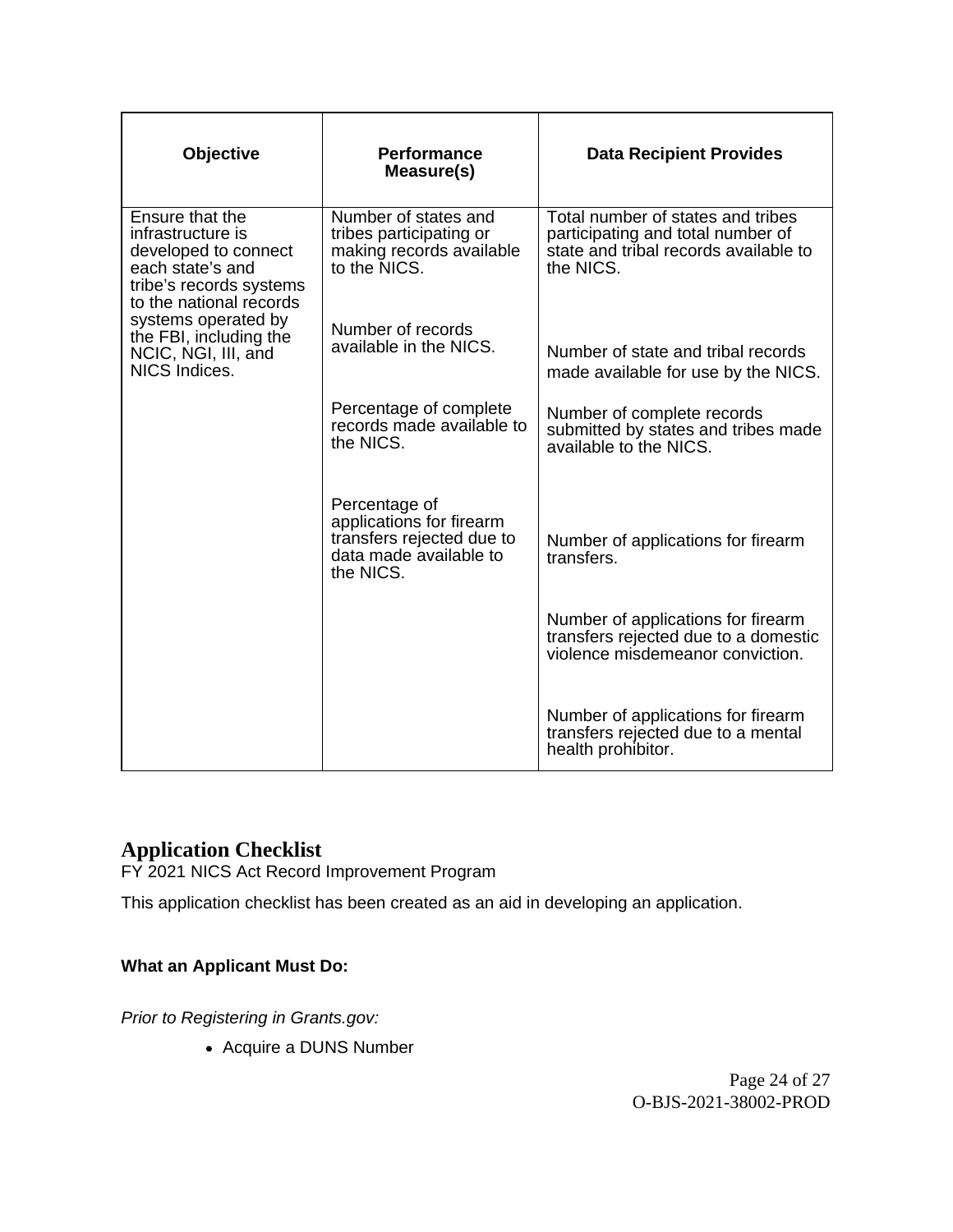(see [OJP Grant Application Resource Guide](https://www.ojp.gov/funding/Apply/Resources/Grant-App-Resource-Guide.htm#howToApply))

Acquire or renew registration with SAM (see [OJP Grant Application Resource Guide](https://www.ojp.gov/funding/Apply/Resources/Grant-App-Resource-Guide.htm#howToApply))

To Register with [Grants.gov](https://Grants.gov):

- Acquire AOR and Grants.gov username/password (see [OJP Grant Application Resource Guide](https://www.ojp.gov/funding/Apply/Resources/Grant-App-Resource-Guide.htm#howToApply))
- Acquire AOR confirmation from the E-Biz POC (see [OJP Grant Application Resource Guide](https://www.ojp.gov/funding/Apply/Resources/Grant-App-Resource-Guide.htm#howToApply))

To Find Funding Opportunity:

- Search for the Funding Opportunity on Grants.gov (see [OJP Grant Application Resource Guide](https://www.ojp.gov/funding/Apply/Resources/Grant-App-Resource-Guide.htm#howToApply))
- Access Funding Opportunity and Application Package (see [OJP Grant Application Resource Guide](https://www.ojp.gov/funding/Apply/Resources/Grant-App-Resource-Guide.htm#howToApply))
- Sign up for Grants.gov email [notifications](https://www.grants.gov/web/grants/manage-subscriptions.html) (optional) (see [OJP Grant Application Resource Guide](https://www.ojp.gov/funding/Apply/Resources/Grant-App-Resource-Guide.htm#howToApply))
- Read [Important Notice: Applying for Grants in Grants.gov](https://ojp.gov/funding/Apply/Grants-govInfo.htm)
- Read OJP policy and quidance on conference approval, planning, and reporting available at [ojp.gov/financialguide/DOJ/PostawardRequirements/chapter3.10a.htm](https://ojp.gov/financialguide/DOJ/PostawardRequirements/chapter3.10a.htm) (see [OJP Grant Application Resource Guide](https://www.ojp.gov/funding/Apply/Resources/Grant-App-Resource-Guide.htm#reportingCosts))

After [Grants.gov](https://Grants.gov) Application Submission, Receive [Grants.gov](https://Grants.gov) Email Notifications That:

- Application has been received in [Grants.gov](https://Grants.gov)
- Application has either been successfully validated or rejected with errors (see [OJP Grant Application Resource Guide](https://www.ojp.gov/funding/Apply/Resources/Grant-App-Resource-Guide.htm#submissionSteps))

If [Grants.gov](https://Grants.gov) Receipt and Validation or Error Notifications are Received:

Contact BJS regarding technical difficulties (see [OJP Grant Application Resource Guide](https://www.ojp.gov/funding/Apply/Resources/Grant-App-Resource-Guide.htm#submissionSteps))

Complete Application Sections Listed Below in JustGrants:

Receive email notification to complete application in JustGrants

#### **Overview of Post-Award Legal Requirements**:

Review the " [Overview of Legal Requirements Generally Applicable to OJP](https://www.ojp.gov/funding/explore/legal-overview-fy-2021-awards) [Grants and Cooperative Agreements - FY 2021 Awards](https://www.ojp.gov/funding/explore/legal-overview-fy-2021-awards)" in the [OJP Funding](https://www.ojp.gov/funding/index.htm) [Resource Center](https://www.ojp.gov/funding/index.htm).

**Scope Requirement:** 

Page 25 of 27 O-BJS-2021-38002-PROD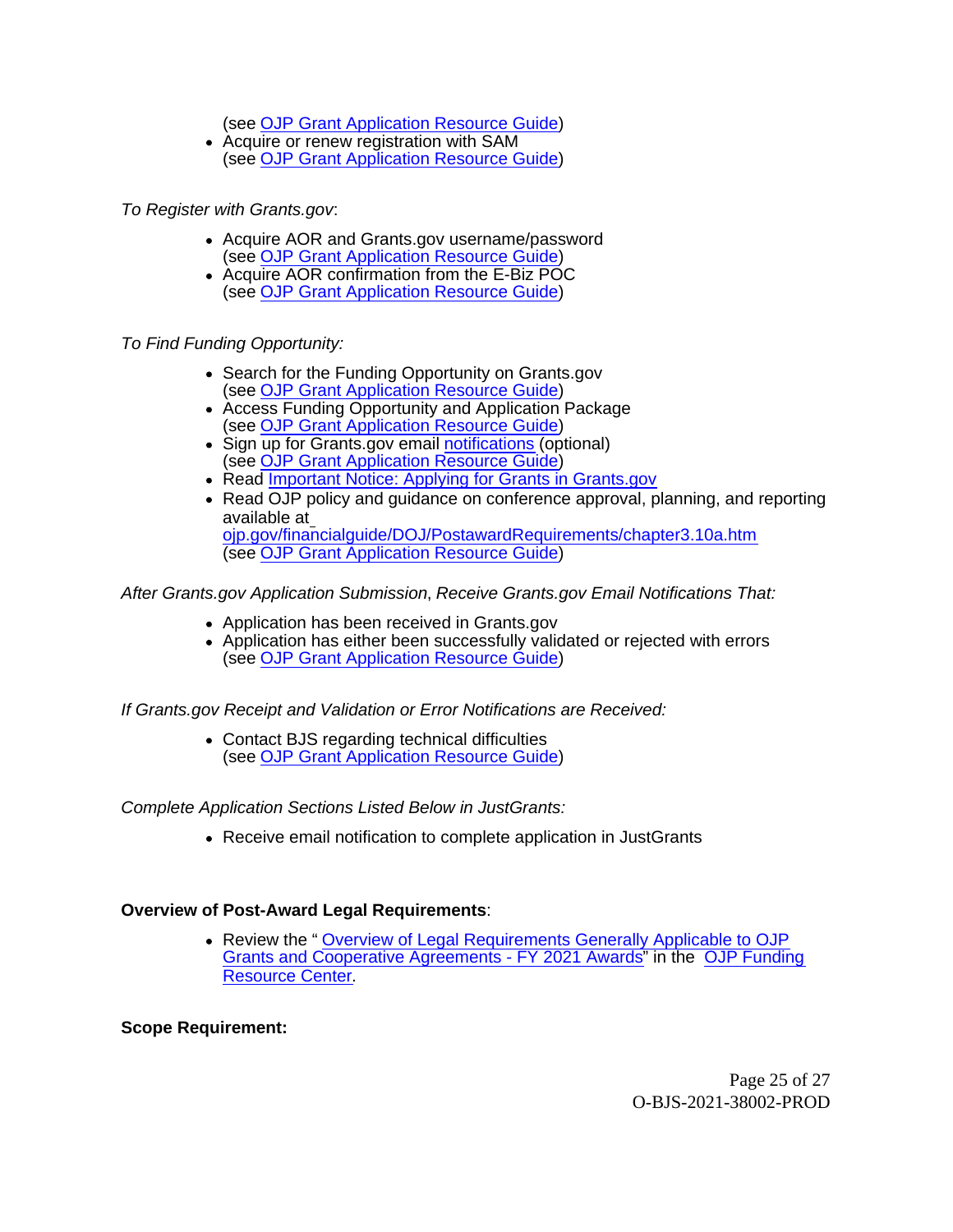The federal amount requested is within the allowable limit(s) (see [OJP Grant Application Resource Guide](https://www.ojp.gov/funding/apply/ojp-grant-application-resource-guide#pre-agreement))

#### **Eligibility Requirement:**

- Agency designated by the Governor to administer NARIP or federally recognized Indian tribal government
- State or territory central administrative office or similar entity designated by statute or regulation to administer federal grant funds on behalf of the jurisdiction's court system
- Federally recognized Indian tribal governments

#### **Content of Application Submission:**

The following items are critical application elements required to pass Basic Minimum Requirements review. An application that OJP determines does not include the application elements that must be included in the application submission in order for the application to meet the basic minimum requirements, will neither proceed to peer review, nor receive further consideration.

- Project Abstract
- Program Narrative
- Budget Worksheet including Narrative (Web-based Form) (see [OJP Grant Application Resource Guide](https://www.ojp.gov/funding/Apply/Resources/Grant-App-Resource-Guide.htm#budgetInfo))
- Information to Complete the Application for Federal Assistance (SF-424) (see [OJP Grant Application Resource Guide](https://www.ojp.gov/microsite-subpage/ojp-grant-application-resource-guide#completeApplication))
- Standard Applicant Information (SF-424 information from [Grants.gov](https://Grants.gov))

Budget and Associated Documentation

- Indirect Cost Rate Agreement (if applicable) (see [OJP Grant Application Resource Guide](https://www.ojp.gov/funding/Apply/Resources/Grant-App-Resource-Guide.htm#indirectCosts))
- Financial Management and System of Internal Controls Questionnaire (see [OJP Grant Application Resource Guide](https://www.ojp.gov/funding/Apply/Resources/Grant-App-Resource-Guide.htm#internalControlsQuestionnaire))

Additional Application Components

- Tribal Authorizing Resolution (if applicable) (see [OJP Grant Application Resource Guide](https://www.ojp.gov/funding/Apply/Resources/Grant-App-Resource-Guide.htm#tribalAuthorizing))
- Request and Justification for Employee Compensation; Waiver (if applicable) (see [OJP Grant Application Resource Guide](https://www.ojp.gov/funding/Apply/Resources/Grant-App-Resource-Guide.htm#UseOfAwardFunds))
- Project Period Timeline
- NICS Record Improvement Plan

Disclosures and Assurances

Page 26 of 27 O-BJS-2021-38002-PROD